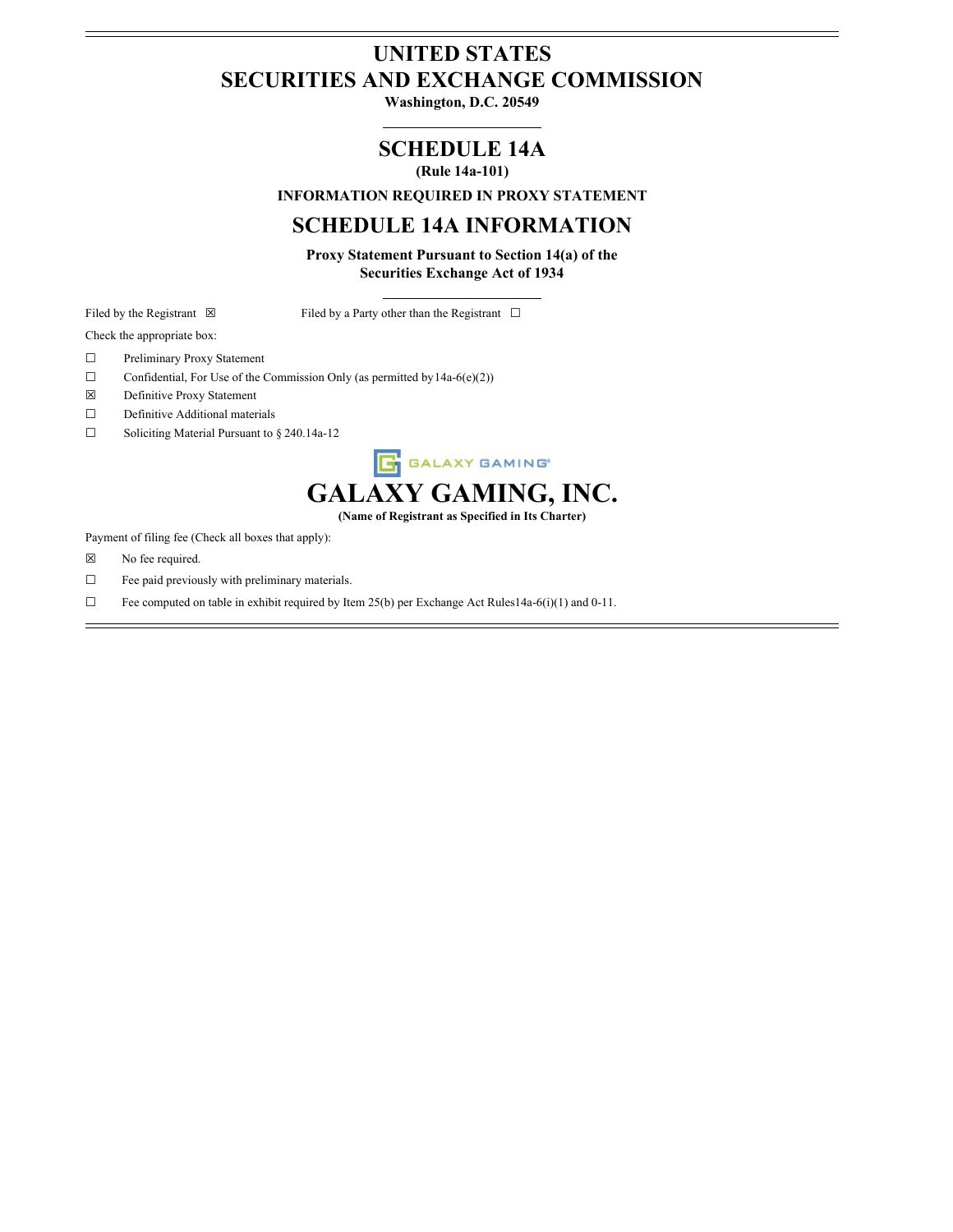

#### Dear Stockholder:

You are cordially invited to attend the virtual Annual Meeting of Stockholders of Galaxy Gaming, Inc. ("we," "us," "our" and the "Company"), to be held on June 1, 2022 at 9:00 a.m. Pacific Daylight Time and at any adjournments or postponements thereof (the "Annual Meeting"). The Annual Meeting will be online only, so there is no physical meeting location. We believe that the virtual nature of the Annual Meeting will enable increased stockholder accessibility, while improving meeting efficiency and reducing costs. Stockholders will be able to listen, vote and submit questions from any remote location with Internet connectivity. Information on how to participate in this year's virtual Annual Meeting can be found herein.

At the Annual Meeting, you will be asked to consider and vote upon the following matters:

1. to elect two (2) members of the Company's Board of Directors (the "Board") to serve for a three (3)-year term expiring at the 2025 Annual Meeting of Stockholders or until each director's successor has been duly elected and qualified. The two nominees are Mr. Gavin Isaacs and Ms. Cheryl Kondra;

2. to approve, on an advisory basis, the compensation of the Company's named executive officers;

3. to ratify the appointment of Moss Adams, LLP as the Company's independent registered public accounting firm for the fiscal year ending December 31, 2022; and

4. to consider and act upon any other matter that may properly come before the Annual Meeting or any adjournment thereof.

These matters are described in detail in the accompanying Notice of Annual Meeting of Stockholders, Proxy Statement, proxy card relating to the Annual Meeting and the Company's 2021 Annual Report on Form 10-K.

In selecting the director nominees that we are proposing for election to the Board in the accompanying Proxy Statement, the Board has focused on selecting qualified, diverse, independent directors who are current members of the Board with strong industry credentials and extensive experience, and who have exhibited leadership within the gaming industry. The Board believes it has selected director nominees with diverse experiences and backgrounds who will work together constructively with a focus on operational excellence, financial strength and stockholder value.

Even if you plan to attend the Annual Meeting, we encourage you to vote your shares right away using one of the advance voting methods described herein.

Your vote is very important regardless of how many shares you own.

Sincerely,

Todd P. Cravens *President and Chief Executive Of icer*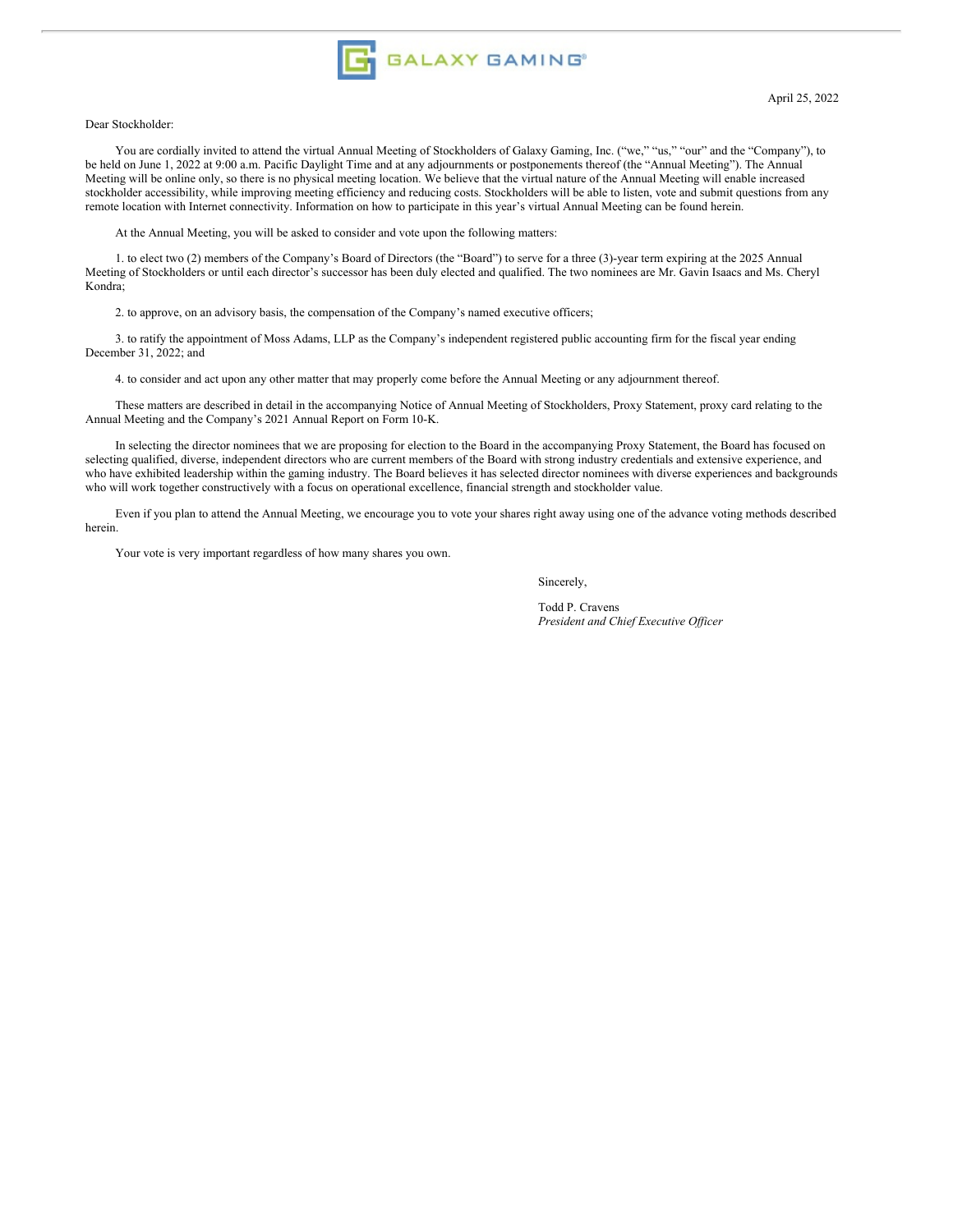#### **GALAXY GAMING, INC. 6480 Cameron Street, Suite 305 Las Vegas, Nevada 89118**

### **NOTICE OF VIRTUAL ANNUAL MEETING OF STOCKHOLDERS TO BE HELD ON JUNE 1, 2022**

NOTICE IS HEREBY GIVEN that the Annual Meeting of Stockholders of Galaxy Gaming, Inc., a Nevada corporation ("we," "us," "our" and the "Company"), will be held virtually at www.proxydocs.com/GLXZ on June 1, 2022 at 9:00 a.m. Pacific Daylight Time and at any adjournments or postponements thereof (the "Annual Meeting"). At the Annual Meeting, the Company's stockholders will be asked to consider and vote upon the following matters:

- 1. to elect two (2) members of the Company's Board of Directors (the "Board") to serve for a three (3)-year term expiring at the 2025 Annual Meeting of Stockholders or until each director's successor has been duly elected and qualified. The Board has nominated Mr. Gavin Isaacs and Ms. Cheryl Kondra for re-election;
- 2. to approve, on an advisory basis, the compensation of the Company's named executive officers;
- 3. to ratify the appointment of Moss Adams, LLP as the Company's independent registered public accounting firm for the fiscal year ending December 31, 2022; and
- 4. to consider and act upon any other matter that may properly come before the Annual Meeting or any adjournment thereof.

Only stockholders of record of the Company's common stock at the close of business on April 6, 2022 are entitled to receive notice of and to vote at the Annual Meeting and any adjournment or postponement thereof. A list of stockholders entitled to vote at the Annual Meeting will be open to the examination of stockholders for ten (10) days prior to the date of the Annual Meeting, between the hours of 9:00 a.m. and 5:00 p.m. Pacific Daylight Time, at the office of the Corporate Secretary of the Company at 6480 Cameron Street, Suite 305, Las Vegas, Nevada 89118 and will be available for inspection at the Annual Meeting.

Instructions on how to attend the meeting begin on page 1 of the Proxy Statement. If you have any questions regarding these instructions, please telephone the Company at (702) 939-3254.

## This Proxy Statement and the enclosed form of proxy are being mailed starting on or about April25, 2022.

By Order of the Board of Directors

Harry C. Hagerty *Chief Financial Of icer, Treasurer and Corporate Secretary*

Las Vegas, Nevada April 25, 2022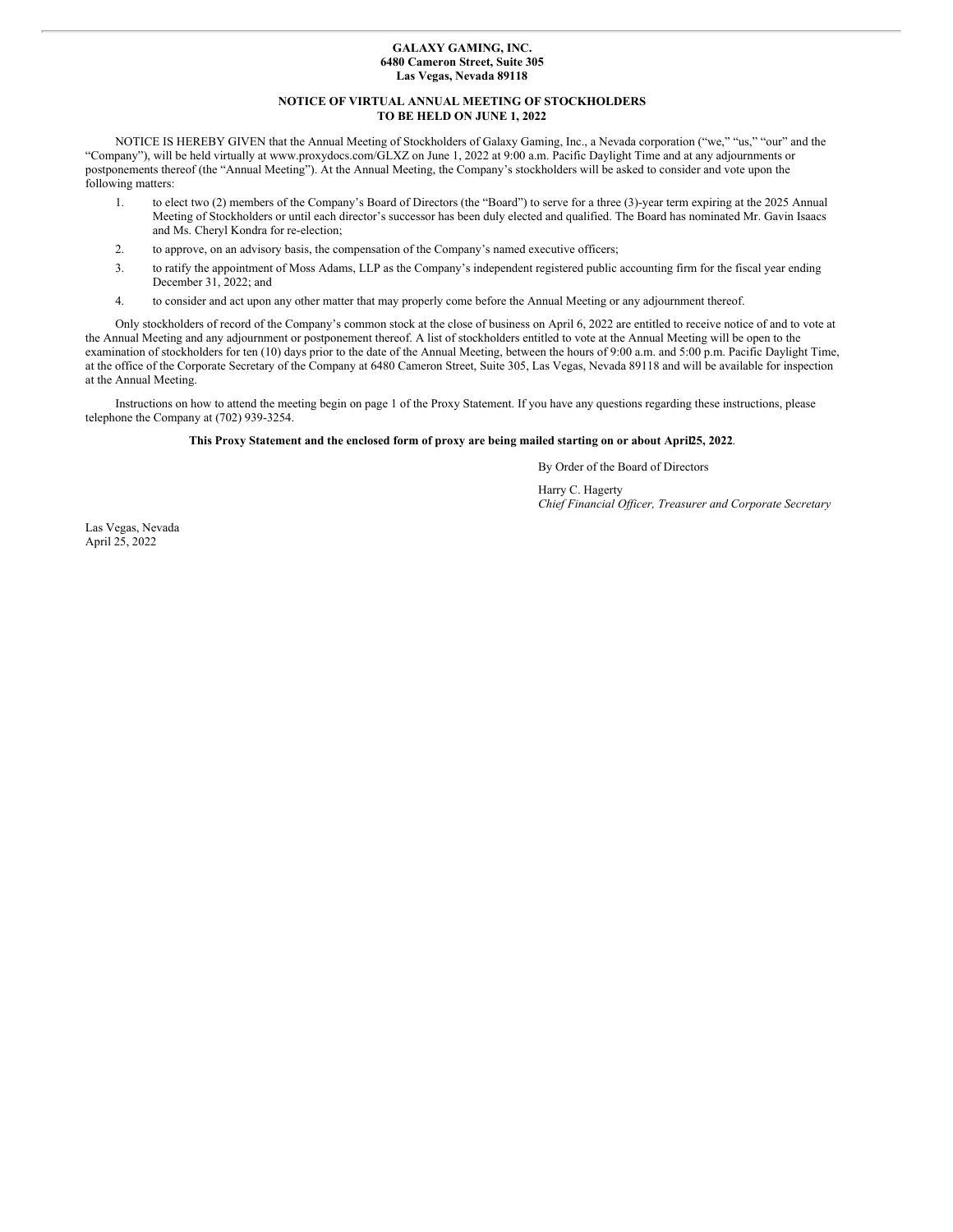#### **GALAXY GAMING, INC. 6480 Cameron Street, Suite 305 Las Vegas, Nevada 89118**

#### **PROXY STATEMENT**

## **GENERAL INFORMATION**

This Proxy Statement is furnished in connection with the solicitation by the Board of Directors (the "Board") of Galaxy Gaming, Inc., a Nevada corporation ("Galaxy Gaming," the "Company," "we" or "us") of proxies to be voted at the virtual Annual Meeting of Stockholders (the "Annual Meeting"), to be held online at www.proxydocs.com/GLXZ on June 1, 2022 at 9:00 a.m. Pacific Daylight Time and at any adjournment or postponement of the Annual Meeting, for the purposes set forth in the Notice of Annual Meeting of Stockholders. There will be no physical location for the stockholders to attend. Stockholders may only participate online. If you plan to attend the virtual Annual Meeting, please see the instructions included herein. Stockholders will be able to listen, vote and submit questions from their home or from any remote location that has Internet connectivity.

#### Important Notice Regarding the Availability of Proxy Materials for the Stockholder Meeting To Be Held on June 1, 2022:

Our proxy materials, including this Proxy Statement and the accompanying WHITE proxy card, and our 2021 Annual Report on Form10-K, are available at www.proxydocs.com/GLXZ.

We expect our Proxy Statement, WHITE proxy card and 2021 Annual Report on Form10-K to be mailed to stockholders of record starting on or about April 25, 2022.

#### **Stockholders Entitled to Vote**

All stockholders of record at the close of business on April 6, 2022 are entitled to vote at the Annual Meeting. At the close of business on April 6, 2022, 23,762,933 shares of common stock were outstanding. Each share is entitled to one vote on all matters that properly come before the Annual Meeting.

## **Voting Matters**

Stockholders are being asked to vote on the following matters at the Annual Meeting:

| Recommendation                                                         |
|------------------------------------------------------------------------|
| (The Board recommends that you<br>vote using the WHITE proxy<br>card.) |
|                                                                        |
| FOR each of the Company's Two<br><b>Nominees</b>                       |
|                                                                        |

Proposal 2: Approval, on an Advisory Basis, of the Compensation of the Company's Named Executive Officers **FOR**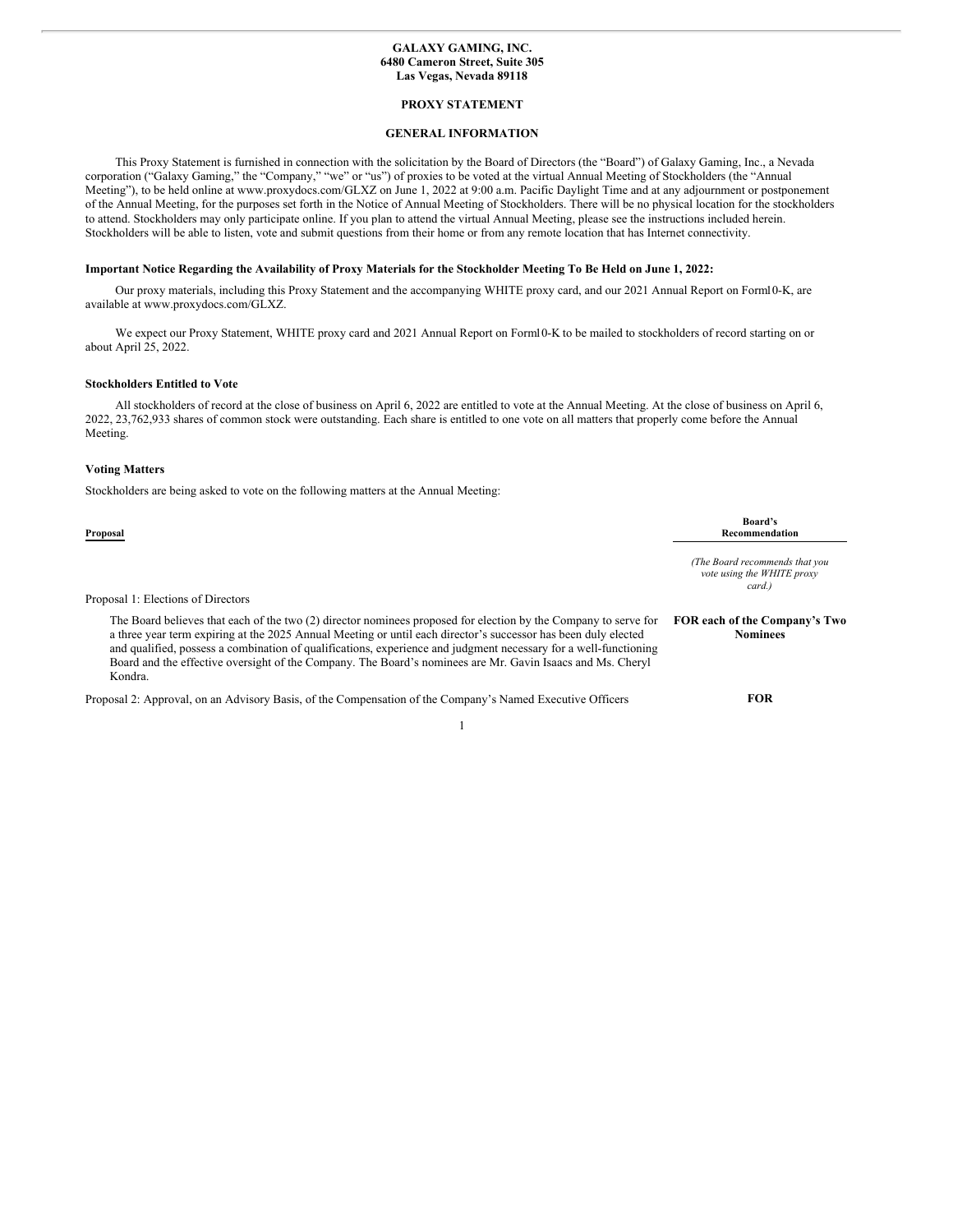#### **Proposal**

#### **Board's Recommendation**

The Company has designed its executive compensation program to attract and retain executive talent, foster excellent business performance and align compensation with the long-term interests of our stockholders. The Board and Compensation Committee value stockholders' opinions and will take into account the outcome of the advisory vote when considering future executive compensation decisions.

Proposal 3: Ratification of the Appointment of Moss Adams, LLP as the Company's Independent Registered Public Accounting Firm for the fiscal year ending December 31, 2022

**FOR**

The Audit Committee has appointed Moss Adams, LLP to serve as our independent registered public accounting firm for the fiscal year ending December 31, 2022. As a matter of good corporate governance, stockholders are being asked to ratify the appointment of Moss Adams, LLP.

### **Methods of Voting**

#### *By Internet, Telephone or Mail*

Your vote is important, no matter the number of shares of the Company's common stock you own. The Company urges you to sign, date, and return the enclosed WHITE proxy card today to vote FOR the election of the Nominees and the other proposals on the agenda for the 2022 **Annual Meeting.**

- If your shares of common stock are registered in your own name, please mark, sign and date the enclosed WHITE proxy card and return it to Galaxy in the enclosed postage-paid envelope today.
- If your shares of common stock are held in a brokerage account or bank, you are considered the beneficial owner of the shares of common stock, and these proxy materials, together with a WHITE proxy card, are being forwarded to you by your broker or bank. As a beneficial owner, you must instruct your broker, trustee or other representative how to vote. Your broker cannot vote your shares of common stock on your behalf without your instructions. As a beneficial owner, you may vote the shares at the 2022 Annual Meeting only if you obtain a legal proxy from the broker or bank giving you the rights to vote the shares.
- Depending upon your broker or custodian, you may be able to vote either by toll-free telephone or by the Internet. Please refer to the enclosed WHITE proxy card for instructions on how to vote electronically. You may also vote by signing, dating and returning the enclosed WHITE proxy card.

When a stockholder submits a proxy via the Internet or by telephone, his or her proxy is recorded immediately. The Company encourages its stockholders to submit their proxies using these methods whenever possible. If you submit a proxy via the Internet or by telephone, please do not return your WHITE proxy card by mail. If you attend the virtual Annual Meeting, you may also submit your vote online at the virtual Annual Meeting. Any votes that you previously submitted — whether via the Internet, by telephone or by mail — will be superseded by the vote that you cast at the Annual Meeting.

Your vote is important. Accordingly, please submit your proxy via the Internet, by telephone or by mail, whether or not you plan to attend the Annual Meeting.

Stockholders are requested to submit their proxies through one of the above methods. All properly submitted proxies will be voted in accordance with the instructions indicated. If you are a stockholder of record and you submit your proxy but do not specify how the shares represented thereby are to be voted, your shares will be voted "FOR" with respect to the election of the Company's two (2) nominees for members of the Board, "FOR" Proposal 2 and "FOR" Proposal 3.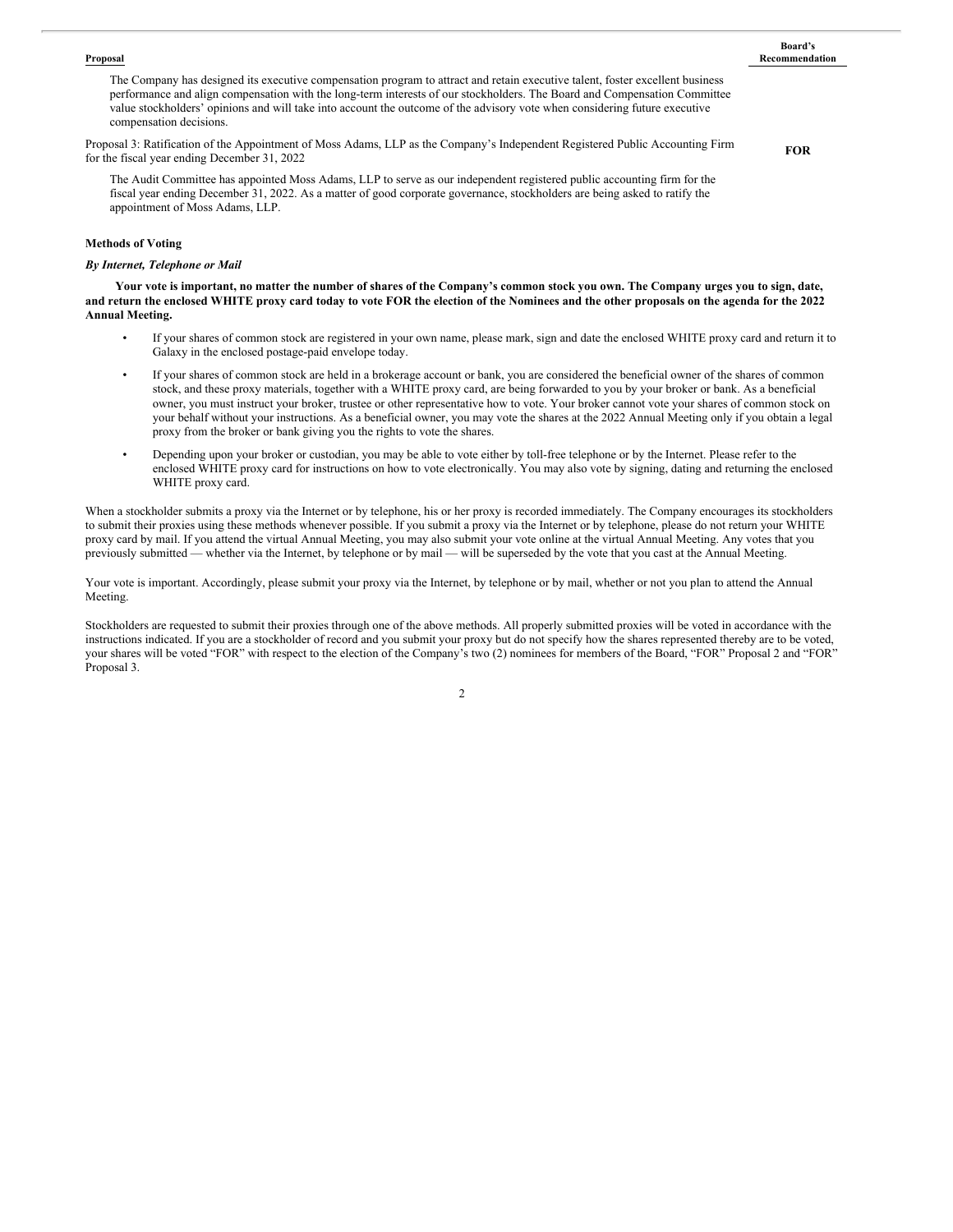The Board does not presently intend to bring any business before the Annual Meeting other than that referred to in this Proxy Statement and specified in the Notice of the Annual Meeting. By signing and returning a WHITE proxy card, a stockholder confers discretionary authority on the proxies (who are persons designated by the Board) to vote all shares covered by the proxy card in their discretion on any other matter that may properly come before the Annual Meeting.

#### **Changing Your Vote**

A stockholder may revoke a proxy at any time prior to its being voted by delivering written notice to the Corporate Secretary of the Company, by delivering a properly executed later-dated proxy card, by submitting a later-dated proxy via the internet or telephone, or by voting at the Annual Meeting. Your latest vote counts.

#### **Quorum**

The presence at the Annual Meeting or by proxy (regardless of whether the proxy has authority to vote on all matters), of the holders of not less than fifty percent (50%) of the shares entitled to vote at the Annual Meeting constitutes a quorum for the transaction of business.

#### **Vote Required**

Assuming a quorum is present, directors will be elected (Proposal 1) by a plurality of the votes cast in person or by proxy at the Annual Meeting. Thus, the two director nominees receiving the highest number of votes will be elected.

Assuming a quorum is present, Proposal 2 (Say-on-Pay) and Proposal 3 (Ratification of Accounting Firm) each requires that the number of votes cast "FOR" such proposal exceeds the number of votes "AGAINST" at the Annual Meeting.

#### **Effect of Withheld Votes or Abstentions**

If you vote "WITHHOLD" in the election of directors or vote "ABSTAIN" (rather than vote "FOR" or "AGAINST") with respect to any other proposal, your shares will count as present for purposes of determining whether a quorum is present. A "WITHHOLD" vote will have no effect on the outcome of the election of directors (Proposal 1), and an "ABSTAIN" vote will not be counted as a vote cast "FOR" or "AGAINST" and will accordingly have no effect on the outcome of Proposals 2 or 3.

#### **Effect of Broker Non-Votes**

A broker "non-vote" occurs when a broker or nominee holding shares for a beneficial owner does not vote on a particular proposal because the broker or nominee does not have discretionary voting power on that item and has not received specific instructions from the beneficial owner. Brokers only have discretionary voting authority under "routine" proposals under the rules. If any broker "non-votes" occur at the meeting, the broker "non-votes" will count for purposes of determining whether a quorum is present but will not have an effect on any proposals presented for your vote because they are not considered votes cast. A broker or other nominee holding shares for a beneficial owner may not vote these shares with respect to the election of directors (Proposal 1). Brokers and other nominees will have discretionary voting power to vote without instructions from the beneficial owner on the ratification of the appointment of our independent registered public accounting firm (Proposal 3) and, accordingly, your shares may be voted by your broker or nominee on Proposal 3 without your instructions. Brokers and other nominees will not have discretionary voting power to vote without instructions from the beneficial owner on the advisory vote of our executive compensation (Proposal 2).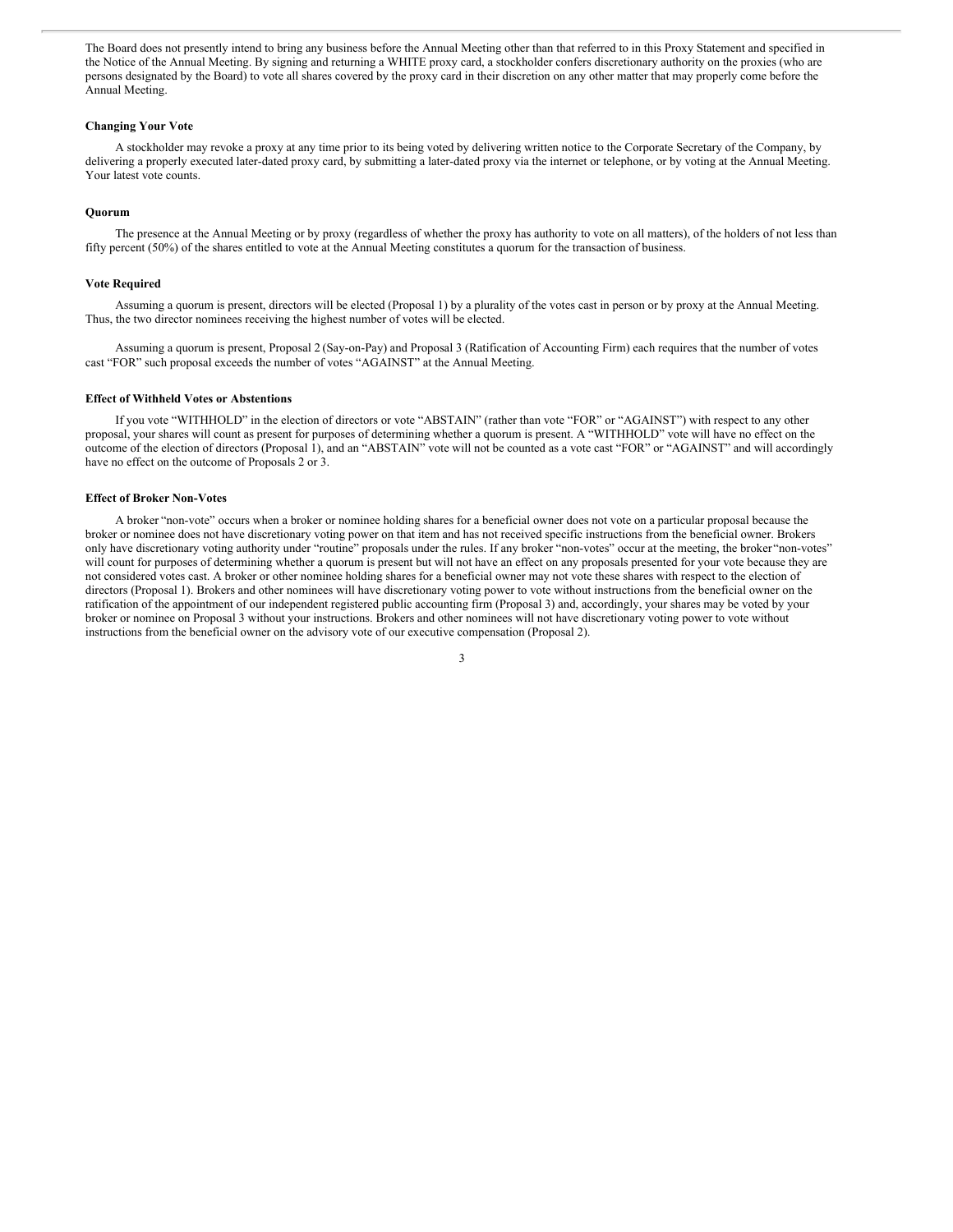#### **Proxy Solicitation**

We will pay the costs of our proxy solicitation. Proxies are being solicited primarily by mail, but, in addition, our officers and employees may solicit proxies in person, by telephone or electronically. The Company has also retained Kingsdale Advisors for certain advisory services and to aid in the solicitation of proxies and will request brokerage houses and other nominees, fiduciaries and custodians to forward soliciting materials to beneficial owners of the Company's common stock. For these services, the Company will pay Kingsdale Advisors a fee of up to \$90,000 plus reimbursement for reasonable out-of-pocket expenses.

#### **Contact for Questions About this Proxy Statement**

If you have additional questions about this Proxy Statement or the Annual Meeting, please contact Kingsdale Advisors, our proxy solicitor, by telephone at (866) 229-8214 (stockholders) and (416) 867-2272 (banks and brokerage firms), or by email at contactus@kingsdaleadvisors.com.



**Kingsdale Advisors 745 Fifth Avenue, 5th Floor New York, NY 10151**

**Banks and Brokerage Firms Call:416-867-2272 Shareholders Call Toll Free: 1-866-229 8214 Email: contactus@kingsdaleadvisors.com**

<sup>4</sup>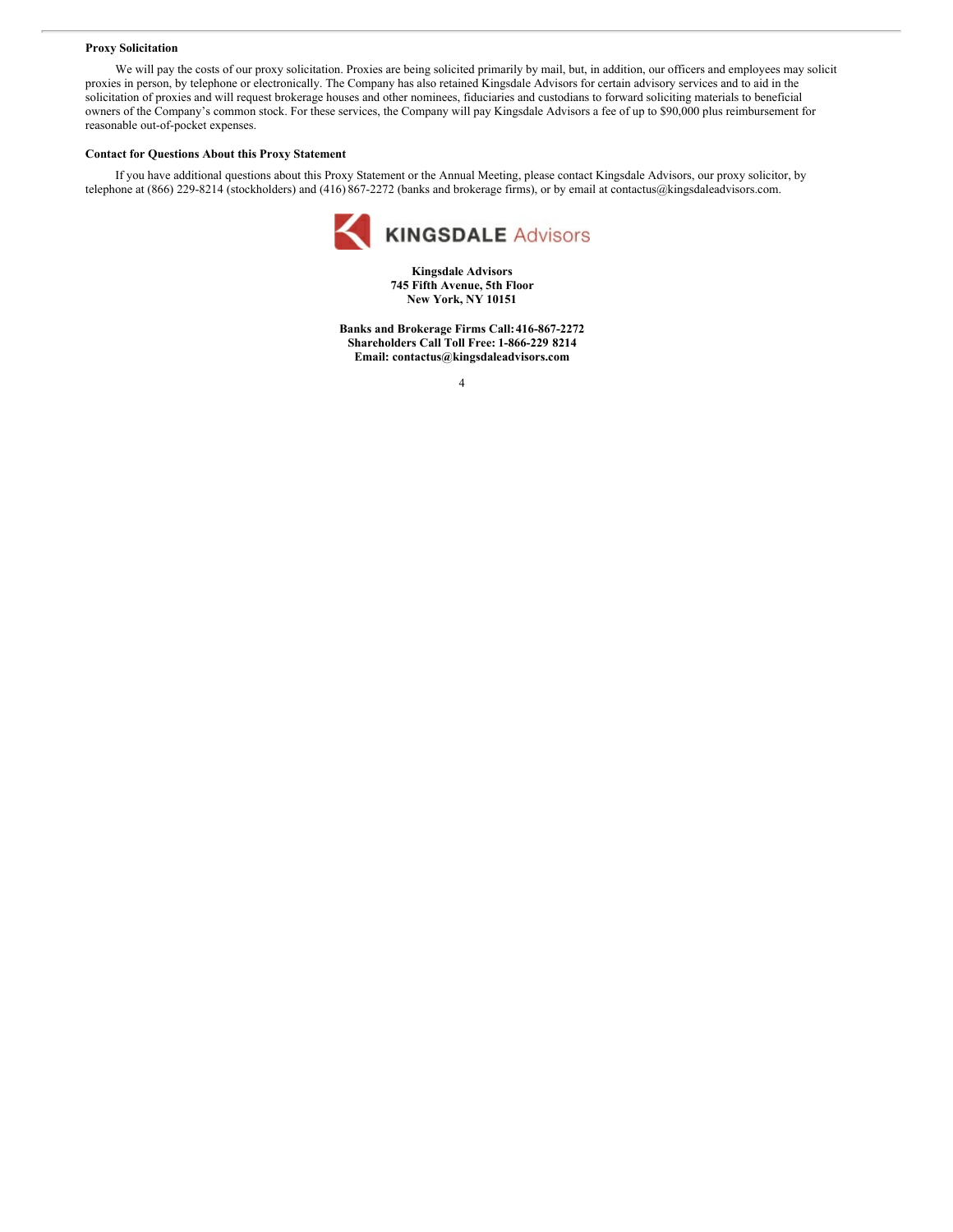#### **PROPOSAL 1 ELECTION OF DIRECTORS**

The Board is elected by our stockholders to oversee the management of the business and affairs of the Company. The Board serves as the ultimate decision-making body of the Company, except for those matters reserved for or shared with stockholders. The Board appoints our executives, who are charged with conducting the business and affairs of the Company, subject to oversight by the Board. In accordance with the Company's Second Amended and Restated Bylaws, the directors of the Company serve three (3)-year staggered terms. The Board has fixed the size of the Board at five members. The five current directors of the Company are:

| Name                 | <u>Age</u> | Director Since | Class     | Term Expires        |
|----------------------|------------|----------------|-----------|---------------------|
| Michael Gavin Isaacs | 57         | 2019           | Class III | 2022 Annual Meeting |
| Cheryl Kondra        | 49         | 2021           | Class III | 2022 Annual Meeting |
| Mark Lipparelli*     | 56         | 2017           | Class I   | 2024 Annual Meeting |
| Bryan W. Waters      | 59         | 2015           | Class II  | 2023 Annual Meeting |
| William A. Zender**  | 66         | 2014           | Class II  | 2023 Annual Meeting |

Mr. Lipparelli serves as our independent Chairman of the Board.

\*\* Mr. Zender has notified the Company that he will be resigning from the Board effective on or about July 1, 2022.

On December 2, 2021 the Board appointed Cheryl Kondra to the Board to fill the vacancy created by the passing of Norman DesRosiers.

#### **Nominees for Election**

The Second Amended and Restated Bylaws of the Company provides for the classification of the Board into three (3) classes serving staggered terms, with each Class serving for a three (3)-year term, or until their respective successor has been duly elected and qualified or their earlier death, resignation or removal. For the 2022 Annual Meeting, the Board has nominated the two (2) Class III directors, Mr. Gavin Isaacs and Ms. Cheryl Kondra, for re-election, each to serve for a three (3)-year term ending at the Company's 2025 Annual Meeting, or until their respective successor has been duly elected and qualified or their earlier death, resignation or removal. Mr. Isaacs has served as a director since June 2019, and Ms. Kondra has served as a director since December 2021. Ms. Kondra was first identified to the Board as a potential candidate by an executive search firm.

The Board recommends that you vote "FOR" the election of each of Mr. Gavin Isaacs and Ms. Cheryl Kondra forre-election, and the persons named as proxies on the enclosed WHITE proxy card will vote the proxies received by them for the election of each of the nominees. Each nominee has indicated a willingness to serve as a director. However, if any nominee becomes unavailable to serve before the election, proxies may be voted for a substitute nominee selected by the Board, or the Board may decide to reduce the number of directors.

The name, business experience and certain other information regarding each of the Board's nominees is set forth below:

*Michael Gavin Isaacs* has been a Director since June 2019 and serves as our Compensation Committee Chairperson. Mr. Isaacs is also currently Chairman of the Board of Directors of Altitude Acquisition Corp. (Nasdaq: ALTUU), a blank-check company formed for the purpose of effecting a merger, capital stock exchange, asset acquisition, stock purchase, reorganization or similar business combination with one or more businesses in the travel, travel technology and/or travel-related industries, and a gaming industry advisor to Jackpocket, an online lottery app, and PureSoftware, an India-based developer and talent source. Mr. Isaacs previously served as Vice Chairman of the Board of Scientific Games Corporation ("Scientific Games"), a global leader in lottery games and sports betting and technology, from August 2016 until December 2018, and prior to that was a member of the Board of Directors and President and Chief Executive Officer of Scientific Games from June 2014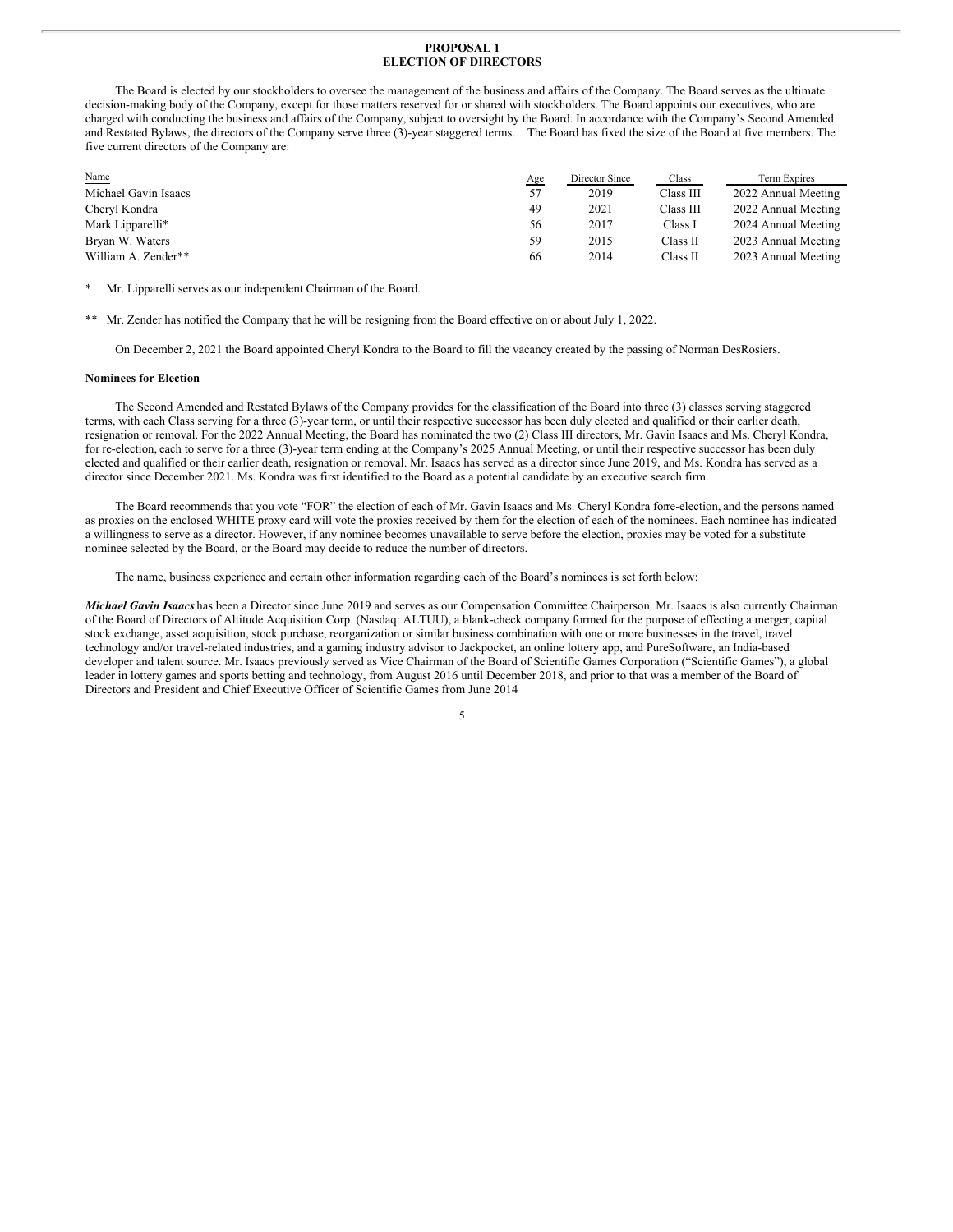until August 2016. During his tenure at Scientific Games, Mr. Isaacs oversaw a gaming and lottery entertainment powerhouse that operated under a portfolio of successful brands, including Bally, Barcrest, Global Draw, SG Lottery, Shuffle Master and WMS. Mr. Isaacs was instrumental in Scientific Games' \$5.1 billion acquisition of Bally Technologies in 2014 and in a two-year span helped grow annual revenues from \$1.3 billion to \$2.9 billion, reflecting a 100 percent increase in social revenue growth which positioned Scientific Games as the No. 2 ranked global social interactive business. Prior to 2014, Mr. Isaacs served as Chief Executive Officer of SHFL Entertainment, Inc. and served as Executive Vice President and Chief Operating Officer of Bally from 2006 through 2011. In 2012, Mr. Isaacs played a key role in Bally's \$1.3 billion acquisition of SHFL entertainment and was pivotal in merging four companies (Scientific Games, Bally, SHFL and WMS) into a single, innovation-driven organization focused on empowering customers by creating the world's best gaming and lottery experiences. Prior to joining Bally, he held senior roles and key management positions at Aristocrat Leisure Limited ("Aristocrat") for eight years, including General Manager, Legal and Compliance; General Manager, Marketing and Business Development; and Managing Director, Europe, before becoming Aristocrat's Americas President in 2003. Mr. Isaacs is a former Non-Executive Director of Draftkings Inc. (NASDAQ:DKNG) from April 2020 to April 2021, and former Chairman of SBTech from January 2019 to April 2020. Mr. Isaacs previously served as a Trustee 5 and the President of the International Association of Gaming Advisors, and as Vice Chairman of the board of directors of the American Gaming Association. Mr. Isaacs has a Masters of Laws degree and an undergraduate degree in Accounting and Financial Systems. Mr. Isaacs brings to the Company experience on public boards of directors and a proven track record of success in leading company turnarounds and establishing companies on strong growth trajectories.

The Board considers Mr. Isaacs qualified to serve on the Board given his more than 20 years' experience in the gaming and technology industries, including in executive and leadership positions.

*Cheryl Kondra* has been a Director since December 2021 and was named the Audit Committee Chairperson as of March 2022. Since June 2020, Ms. Kondra has served as Vice President of Internal Audit at Tractor Supply Company (NASDAQ:TSCO), the largest rural lifestyle retailer in the United States. Prior to Tractor Supply Company, she had an extensive career in gaming, having served as the VP of Internal Audit for Genting Americas from 2019-2020. Prior to that she was VP of Internal Audit and Chief Compliance Officer at Pinnacle Entertainment from October 2014 to September 2018. Ms. Kondra was the Chief Audit Executive at Caesars Entertainment from October 2007 to August 2014 and held various other positions with Harrah's and Caesars Entertainment since 1997 within the Internal Audit and Compliance functions. Ms. Kondra has a Master of Accountancy degree and an undergraduate degree in Accounting. Ms. Kondra is a Certified Internal Auditor.

The Board considers Ms. Kondra qualified to serve on the Board based on her more than 25 years' experience in the gaming industry and audit/compliance field, including in executive and leadership positions, and her ability to build strong teams to address the many audit, Sarbanes Oxley compliance, regulatory and legal issues impacting companies in the gaming sector. As a global audit and compliance leader, Ms. Kondra has earned a reputation for agile, ethical leadership among external auditors, colleagues, and clients for handling domestic and international audit and compliance requirements in publicly traded, startup, and PE-owned companies. A board presenter, team builder, industry speaker, and influential executive often sought to build and strengthen internal audit, she has achieved notable cost savings, with concurrent advances in risk identification, audit integrity, budget reductions, staff empowerment, and standards at Caesars Entertainment, Pinnacle Entertainment, Genting Americas, and Tractor Supply Company.

#### **Continuing Directors**

The name, business experience and certain other information regarding each of the continuing directors of the Board is set forth below:

*Mark A. Lipparelli* has been a Director and our Chairman since July 2017. Mr. Lipparelli currently serves as the Managing Member and Chief Executive Officer of GVII, LLC, a Nevada gaming licensee that manages the Westgate Resort Las Vegas, (since November 2019); Managing Member of CAMS, LLC, a technology services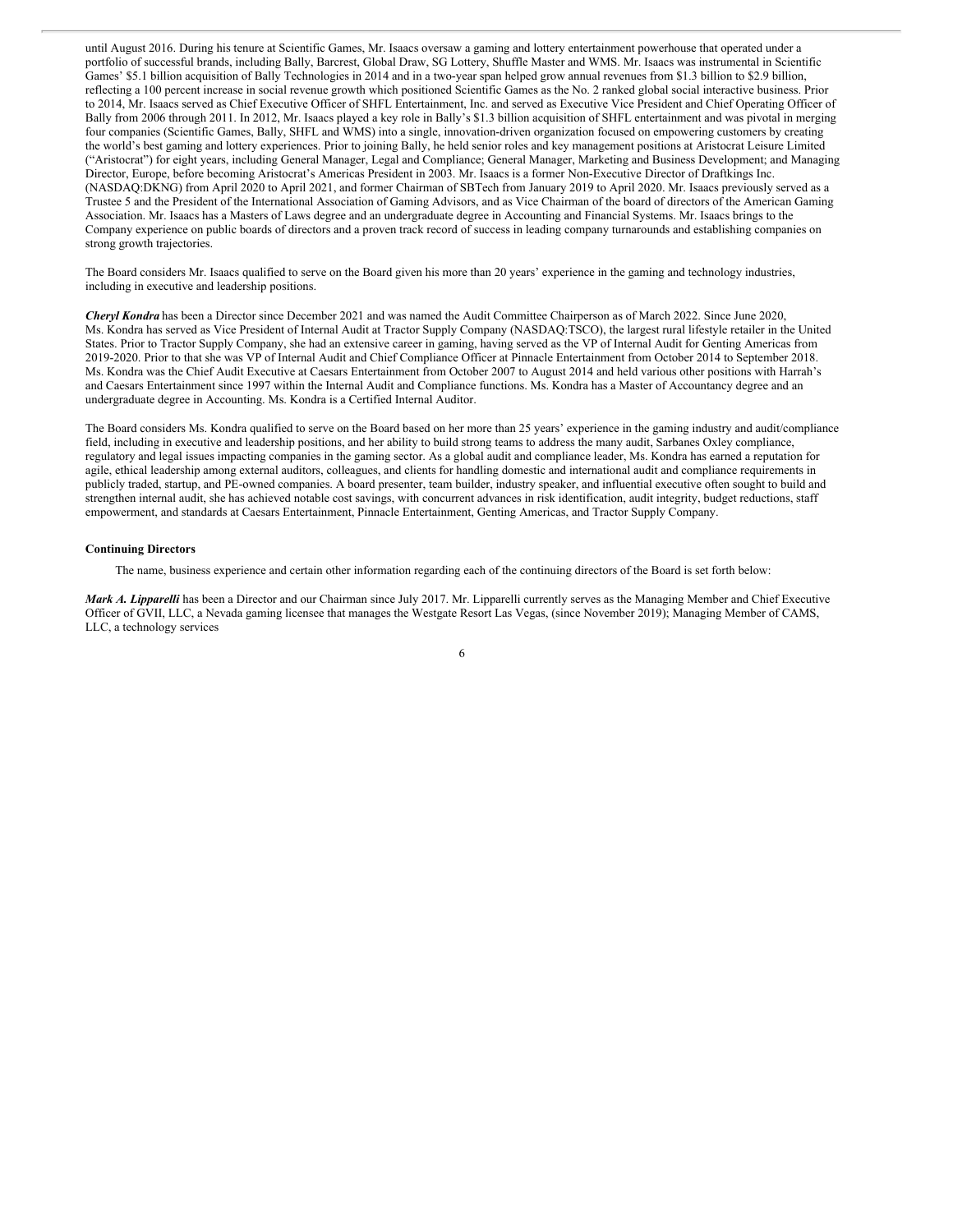company to the online gaming industry, (since September 2019); and Managing Member of SBOpco, LLC, a sportsbook company operating as SuperBook, (since January 2021). Additionally, Mr. Lipparelli serves as an advisor to a limited number of operating and investment entities through GVIII, LLC where he is the Managing Member. Mr. Lipparelli has served as a member of the Board of Directors of Golden Entertainment, Inc. since 2015. Mr. Lipparelli also formerly represented State Senate District 6 in the Nevada Legislature, having been appointed to the post in December 2014, and served on a number of Senate committees. Mr. Lipparelli has also been an appointee to the Nevada Gaming Policy Committee. Between 2009 and 2012, Mr. Lipparelli served as a Board Member and Chairman of the Nevada Gaming Control Board. Between 2002 and 2007, Mr. Lipparelli served in various executive management positions at Bally Technologies, Inc., a gaming technology supply company listed on the NYSE, including as Executive Vice President of Operations. Prior to joining Bally, Mr. Lipparelli served as Executive Vice President and then President of Shuffle Master, Inc., a publicly traded gaming supply company, from 2001 to 2003; as Chief Financial Officer of Camco, Inc., a retail chain holding company, from 2000 to 2001; as Senior Vice President of Entertainment Systems for Bally Gaming, Inc. (a subsidiary of publicly traded Alliance Gaming Corporation), from 1998 to 2000; and various management positions including Vice President of Finance for publicly traded Casino Data Systems from 1993 to 1998. Mr. Lipparelli is a Board Trustee Emeritus of the University of Nevada Foundation, Board Member of the International Center for Responsible Gaming, member of the International Association of Gaming Advisors and a member of the International Masters of Gaming Law. Mr. Lipparelli holds a bachelor's degree in finance and a master's degree in economics from the University of Nevada, Reno.

The Board considers Mr. Lipparelli qualified to serve on the Board, as he brings over 25 years of experience in the gaming industry, including his service as Chief Executive Officer of a strategic advisory and product development firm, various executive management positions at companies serving the gaming industry, his legislative experience with the State Senate and past roles with the Nevada Gaming Control Board.

*William A. Zender* has been a Director since May 2014. Mr. Zender is currently an adjunct professor at the University of Nevada in the Extended Studies Program (Casino) and, since 2007, has provided gaming and gaming management consulting services through Bill Zender and Associates, LLC. Previously, Mr. Zender served as general manager of Artichoke Joe's Casino in 2018 and 2019. From 2005 to 2007, Mr. Zender provided gaming and gaming management consulting services through Last Resort Consulting. Other positions Mr. Zender has held include Asian Games Manager at the famous Desert Inn Casino in Las Vegas, Casino Manager for the Maxim Hotel and Casino in Las Vegas, and Games Manager at Artichoke Joe's Casino in San Bruno, California. From 1979 to 1981, Mr. Zender served as an Enforcement Agent with the Nevada Gaming Control Board. Mr. Zender earned a bachelor's degree in Hotel Administration at the University of Nevada at Las Vegas and a Master's Degree in Business from the University of Phoenix.

The Board considers Mr. Zender qualified to serve on the Board given his extensive table game industry experience. Mr. Zender was awarded the "Lifetime Achievement Award" at the 2014 World Game Protection Conference for his invaluable contributions and generous dedication to the casino industry. His credentials also include authoring seven books on gambling and gaming. Mr. Zender has notified the Company that he will be retiring from the Board effective on or about July 1, 2022. Mr. Zender's resignation is not due to any disagreement with the Company.

*Bryan W. Waters* has been a Director since April 2015. Mr. Waters currently oversees Magnolia Lane Partners, LLC, a company he founded in 2012, which is an advisory and asset management firm, and is active in advising several specialty finance entities. Mr. Waters most recently served as CEO of Microf, LLC, a fin-tech platform and lease to own provider for the home improvement industry from June 2019 through September 2021. Mr. Waters served as President and Chief Operating Officer of Genesis Financial Solutions, the largest second look private label credit card issuer in the United States, from June 2016 to January 2018. Mr. Waters served as CEO of North America for Dollar Financial Group leading over 3000 employees throughout 850 finance centers from June 2015 through June 2016. In September of 2013, Mr. Waters assumed the role of Chief Executive Officer of CBV and served in that role until its successful sale in June 2015. In 2012, Mr. Waters joined the Board of CBV Collection Services, LTD, a private equity and management owned company and one of the largest independent outsourcing, collection services and debt buying organizations in Canada. In 2010,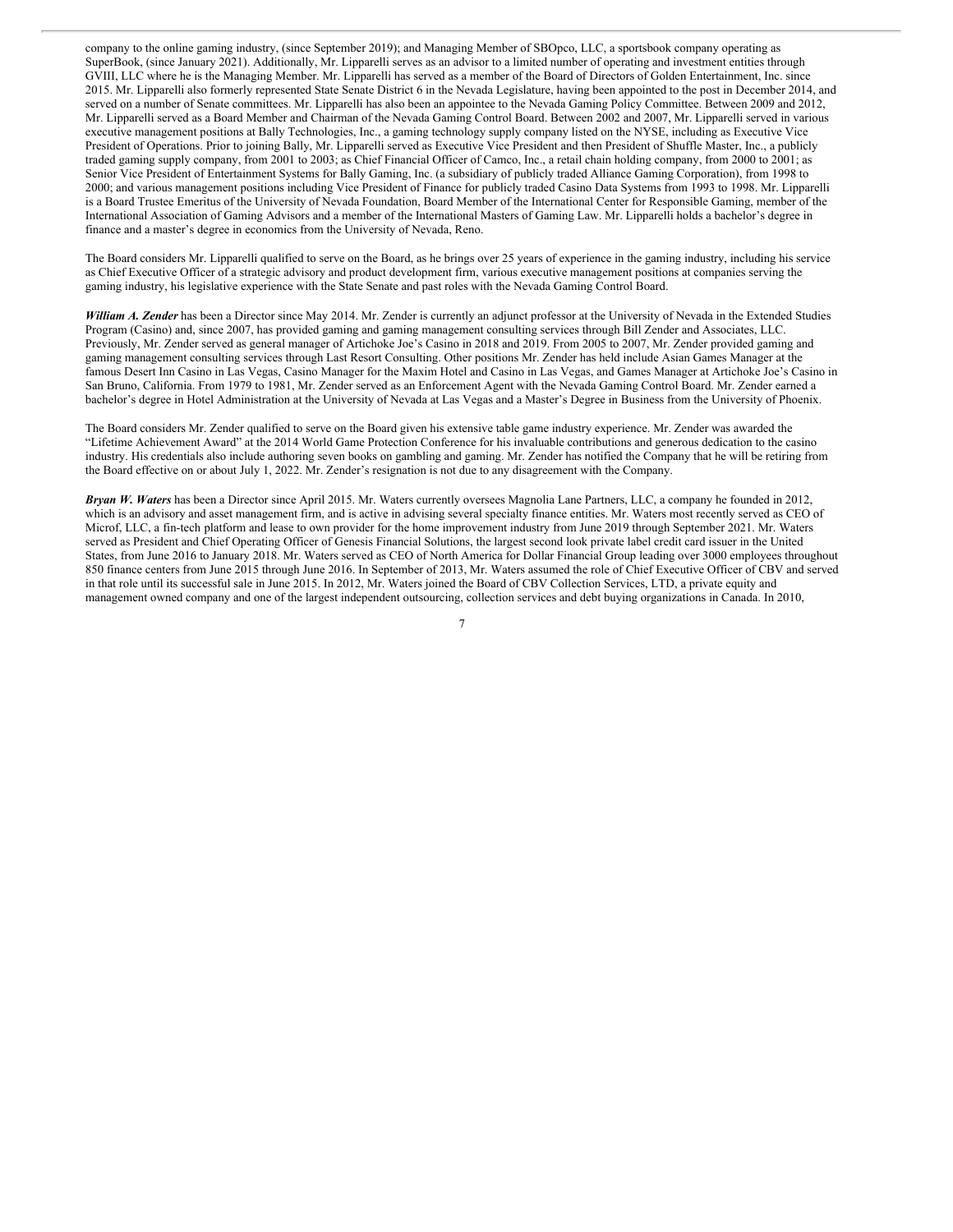Mr. Waters became Chief Executive Officer of B-Line, LLC, the largest purchaser and servicer of unsecured consumer bankruptcy claims in the country. At the time of its successful sale in late 2011, B-Line owned and serviced in excess of \$300 million in assets. Mr. Waters joined Pacific National Bank in 2006 as President and Chief Executive Officer and was responsible for P & L growth of the privately held \$2.3 billion 17 branch bank until its sale to U.S. Bank in October 2009. In 2001, Mr. Waters became Chief Financial Officer of Camco, Inc., a specialty finance lender. Shortly after his appointment, Mr. Waters also absorbed the roles of President and Chief Operating Officer until the successful sale of the company in December 2005 to Cash America International, Inc. a NYSE listed company. In 2001, Mr. Waters became Chief Financial Officer of Camco, Inc., a specialty finance lender. A graduate of University of California, Los Angeles, Mr. Waters started his career with Wells Fargo Bank in 1988 where he held numerous executive positions throughout his 12 years with the bank, including President of the Southern Nevada region.

The Board considers Mr. Waters to be qualified to serve on the Board given his experience at running, successfully growing and exiting private equity sponsored companies and his skills at building and leading teams to achieve outstanding results using a combination of judgment, experience and enthusiasm. He has a reputation as the "go-to" person to deal with high stakes, high profile challenges, whether that involves financial turnaround, restructure, mergers and acquisitions and/or charting of a new strategic direction.

#### *Qualifications of Directors*

Our directors are responsible for overseeing the management of the Company's business and affairs, which requires highly skilled and experienced individuals. Our Board does not maintain a separate nominating committee. The entire Board from time to time engages in evaluating the appropriate size, needs and diversity of the Board with the objective of maintaining the necessary experience, skills and independence on the Board.

When evaluating director nominees, our directors consider the following factors:

- The appropriate size and diversity of our Board;
- Our needs with respect to the particular talents and experience of our directors;
- The knowledge, skills and experience of nominees, including experience in finance, administration or public service, in light of prevailing business conditions and the knowledge, skills and experience already possessed by other members of the Board;
- Experience in political affairs;
- Experience with accounting rules and practices;
- The desire to balance the benefit of continuity with the periodic injection of the fresh perspective provided by new Board members; and
- Experience in the gaming industry and the desire and ability to successfully pass the extensive regulatory suitability investigations required by the Company and many gaming jurisdictions.

Our goal is to assemble a Board that brings together a variety of perspectives and skills derived from high quality business and professional experience. In doing so, the Board will also consider candidates with appropriate non-business backgrounds. Other than the foregoing, there are no stated minimum criteria for director nominees, although the Board may also consider such other factors as it may deem are in our best interests as well as our stockholders, including a nominee's experience and licensure in the gaming industry. Although the Board does not have a formal policy on diversity, it believes that diversity is an important consideration in the composition of the Board, and it seeks to include Board members with diverse backgrounds, perspectives, geography, culture, ethnicity, gender and experiences. Further criteria include the candidates' integrity and values, as well as the willingness to devote sufficient time to attend meetings and participate effectively on the Board and its committees.

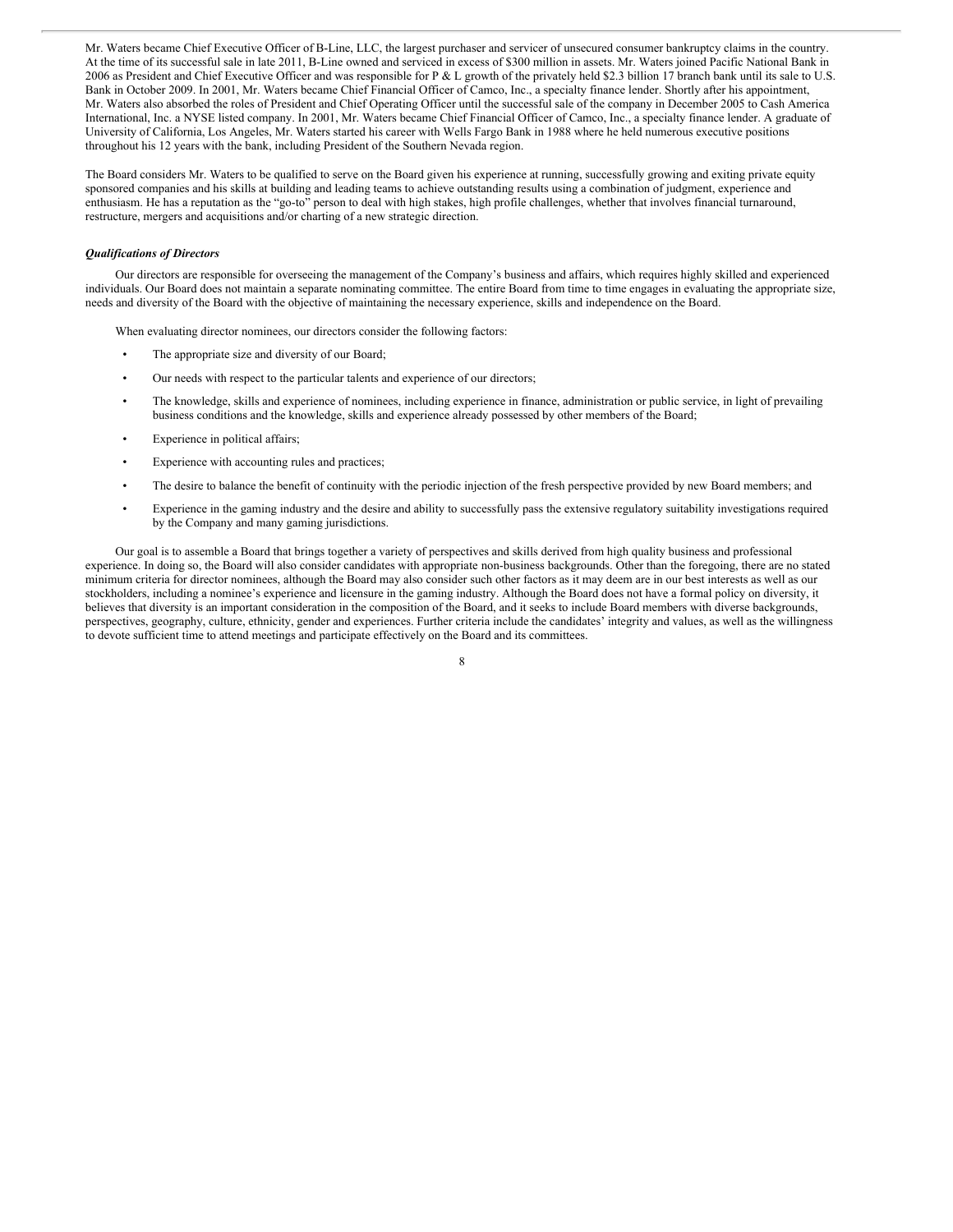Current members of the Board are polled for suggestions as to individuals meeting the criteria described above. The Board may also engage in research to identify qualified individuals. To date, we have not engaged third parties to identify or evaluate or assist in identifying additional potential nominees, although we reserve the right in the future to retain a third-party search firm, if necessary. The Board does not have a formal policy regarding the consideration of director candidates recommended by stockholders because it believes that its current nomination process is sufficient to identify directors who serve the Company's best interests. The Board would evaluate any stockholder nominees based on the same criteria as all other director nominees, including without limitation, the ability to successfully pass the strict suitability investigations conducted by the Company and various gaming regulatory agencies.

#### **THE BOARD RECOMMENDS A VOTE "FOR" EACH OF THE TWO NOMINEES NAMED HEREIN**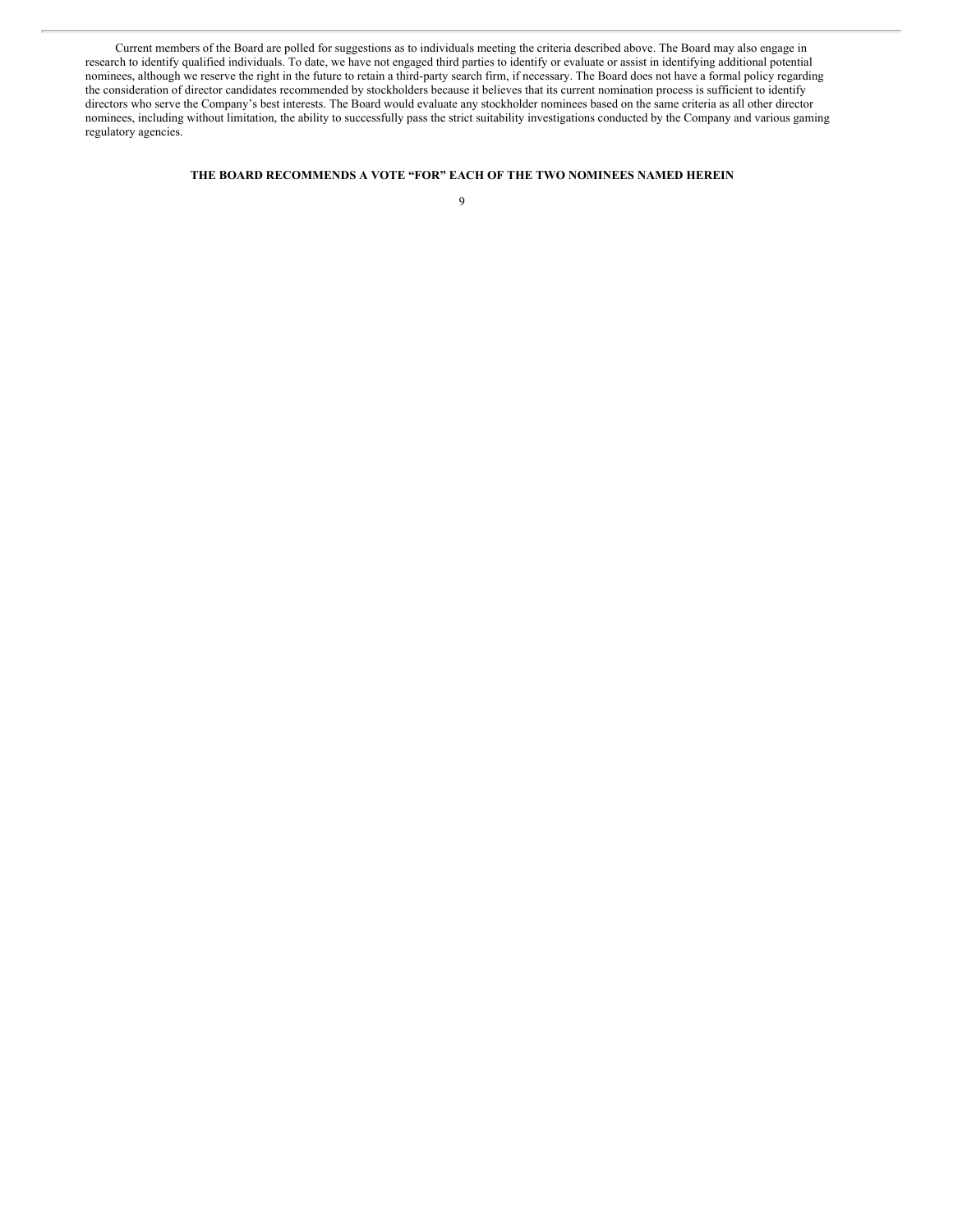#### **Corporate Governance**

The Company is committed to good corporate governance, which we believe promotes the long-term interests of our stockholders and strengthens Board and management accountability.

*Director Independence*. We are not a "listed issuer" within the meaning of Item 407 of RegulationS-K. Applying the definition of "Independent Director" within the OTCQB Standards, we have determined all of our directors are independent directors. This determination, which is made annually, helps assure the quality of the Board's oversight of management and reduces the possibility of damaging conflicts of interest.

*Board Meetings*. In 2021, the Board met 11 times in person or by teleconference and acted by unanimous written consent 12 times. Of the 11 in-person meetings, three included executive sessions with no members of management present. During 2021, all directors attended at least 75% of the total number of meetings of the Board and committees of the Board on which they served.

*Addition of Cheryl Kondra to the Board.* On December 2, 2021 the Board voted unanimously to add Cheryl Kondra to the Board to fill the vacancy created by the passing of Norman DesRosiers. Ms. Kondra is also the chair of the recently approved Audit Committee, as discussed below.

#### **Committees of the Board**

*Compensation Committee*. Pursuant to the Charter, the Compensation Committee is to be comprised of no fewer than twonon-employee members of the Board, and the members shall be free from any relationships or conflicts of interest with respect to the Company that would impair the member's ability to make independent judgments. The members of the Compensation Committee will be appointed by the Board and can be removed by the Board at any time, with or without cause.

The authority and duties of the Compensation Committee include but are not limited to: approving the corporate goals and objectives relating to compensation and bonus incentive structure of the Chief Executive Officer and other executive officers and key employees and any company-wide bonus plans; approving any material grants of equity compensation of more than 100,000 shares of our common stock; retaining and terminating any compensation consultant; and reviewing and assessing the adequacy of the Charter.

The members of the Compensation Committee are currently Mr. Isaacs (Chairman), Mr. Waters and Mr. Zender. The Compensation Committee held no meetings during 2021.

*Audit Committee*. At a meeting of the Board of Directors on February 21, 2022, the Board approved the creation of an Audit Committee. Members of the Audit Committee are Ms. Kondra (Chair), Mr. Isaacs and Mr. Waters.

The duties of the Audit Committee include but are not limited to: approving the selection of our independent accountants and meeting and interacting with the independent accountants to discuss issues related to financial reporting. In addition, the Audit Committee reviews the scope and results of the audit with the independent accountants, reviews with management and the independent accountants our annual operating results, considers the adequacy of our internal accounting procedures and considers other auditing and accounting matters including fees to be paid to the independent auditor and the performance of the independent auditor. The Audit Committee regularly holds executive sessions with the Company's independent auditors and internal controls consultants at its regular quarterly meetings.

*Nominating Committee*. Our Board does not maintain a nominating committee. As a result, no written charter governs the director nomination process. The size of our Board, at this time, does not require a separate nominating committee.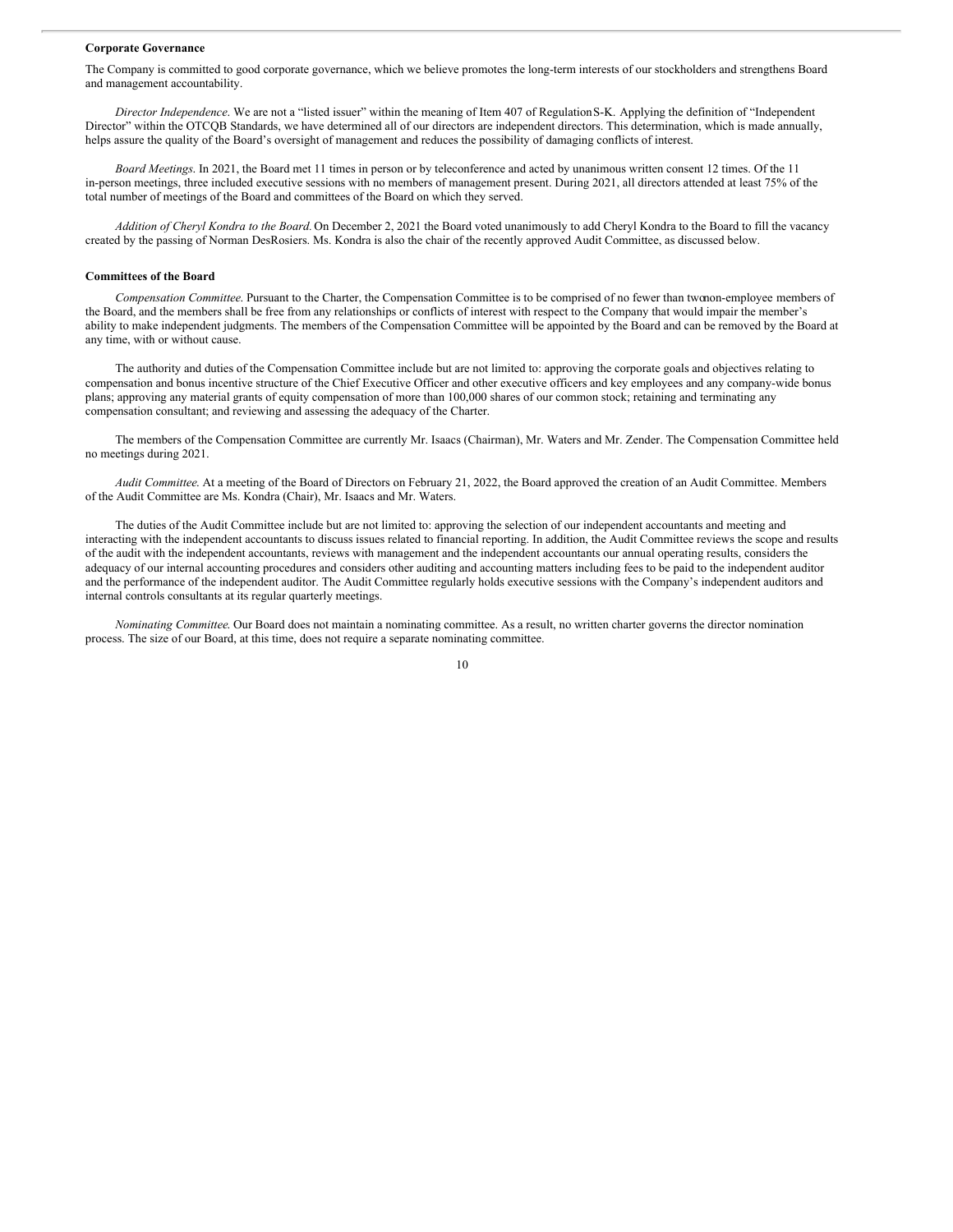*Board's Role in Risk Oversight*. The Board is responsible for overseeing management in the execution of its responsibilities and for assessing the Company's approach to risk management. The Board exercises these responsibilities on an ongoing basis as part of its meetings. The Board's consideration of the Company's strategies and other matters presented to the Board, including financial matters, investments, acquisitions and divestitures, inherently include a systematic review of risk. The Board's role in risk oversight is consistent with the Company's leadership structure, with the Chief Executive Officer and other members of senior management having responsibility for managing the Company's risk exposure, and the Board and its committees providing oversight of those efforts.

The Company has implemented internal processes and controls to identify and manage risks and to communicate with the Board regarding risk management. These include suitability reviews of customers, partners, vendors and other persons/entities with which the Company does business, an internal and external audit process, internal approval and signature authority processes and legal department or outside counsel review of material contracts. In connection with these processes and controls, management regularly communicates with the Board, Board committees and individual directors regarding identified risks and the management of these risks, and individual directors often communicate directly with senior management on matters relating to risk management.

In part to further the distinction between management's day to day role in operating the Company and the Board's oversight function, the Company maintains separation between the Company's executive officer functions and service on the Board.

*Stockholder Communications with Directors*. Stockholders may communicate with the Board or an individual director by sending a letter to the Board or to a director's attention care of the Corporate Secretary of the Company at Galaxy Gaming, Inc., 6480 Cameron Street, Suite 305, Las Vegas, Nevada 89118. The Corporate Secretary will open, log and deliver all such correspondence (other than advertisements, solicitations or communications that contain offensive or abusive content) to directors on a periodic basis, generally in advance of each Board meeting.

*Attendance at Stockholders' Meetings*. The Company encourages directors to attend the Annual Meeting. All of our then current Board members attended our 2021 Annual Meeting of Stockholders.

*Code of Ethics*. The Company has not adopted a Code of Ethics for our financial executives, which would include our principal executive officer, principal financial officer, principal accounting officer or controller, or persons performing similar functions. The Company does have in place a new code of conduct which is included in its employee handbook, among other polices. The code of conduct and all other policies within the employee handbook are to be followed by all employees.

#### **Cooperation Agreement with Tice Brown**

On April 20, 2022, we entered into a Cooperation Agreement (the "Cooperation Agreement") with Tice Brown ("Mr. Brown").

Pursuant to the terms of the Cooperation Agreement, Mr. Brown has agreed to (1) irrevocably withdraw his previously proposed nomination of himself to the Board and his proposal requesting that the Board declassify the Board by electing each director on an annual basis, with respect to the 2022 Annual Meeting, (2) immediately cease all solicitation efforts in connection with the 2022 Annual Meeting and (3) cause all voting securities of the Company owned beneficially by Mr. Brown and for which he has the right to direct the vote, to be cast in favor of each of the Company's proposals and for each of the Board's nominees for director at the 2022 Annual Meeting.

In addition, we agreed to form a hiring committee consisting of two current members of the Board and one independent stockholder who has owned shares of the Company's common stock for more than two years (the "Hiring Committee") for the purpose of identifying and unanimously recommending to the Board a qualified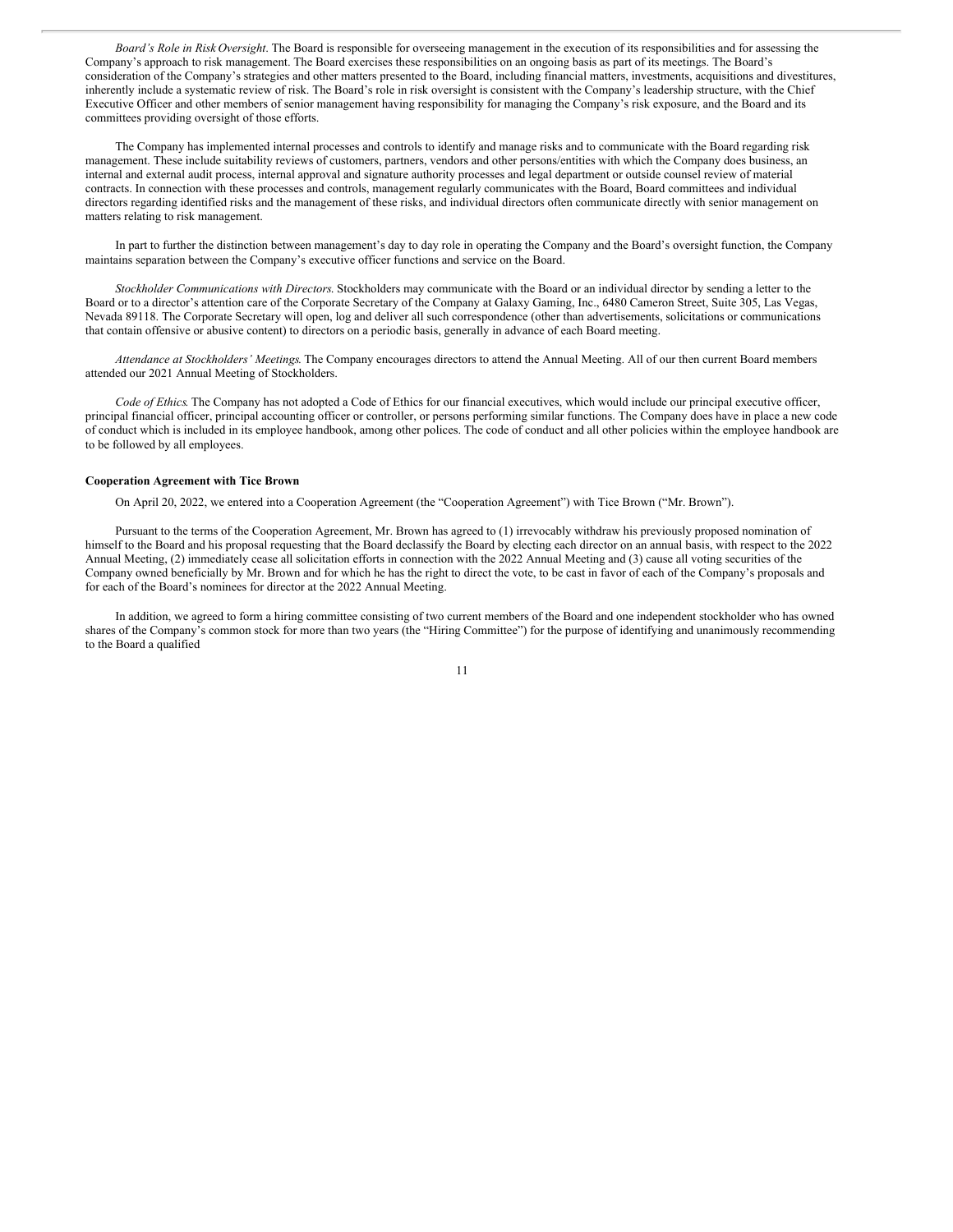candidate (the "Independent Director") to fill the vacancy that will be created by the resignation of Mr. William Zender. The Board has agreed to promptly cause the Independent Director, subject to the satisfaction of certain qualifications and requirements as set forth in the Cooperation Agreement, to be appointed to the Board for a term expiring at the 2024 Annual Meeting of Stockholders.

The Cooperation Agreement also provides for certain "standstill" provisions that restrict Mr. Brown and his affiliates from, among other things, engaging in any solicitation of proxies or written consents with respect to the voting securities of the Company or acquiring any securities of the Company that would result in Mr. Brown having beneficial ownership of more than 9.9% of the Company's voting securities. The standstill provisions expire on the date that is two years after the 2022 Annual Meeting, unless the Cooperation Agreement is earlier terminated in accordance to the terms hereof. The Cooperation Agreement also provides Mr. Brown with certain Board observer rights prior to the appointment of the Independent Director.

#### **Director Compensation**

The table below summarizes all compensation paid to each named director for the last completed fiscal year.

#### **DIRECTOR COMPENSATION TABLE**

|                                  | Non-qualified |                       |              |  |                          |  |                          |  |                          |                          |           |
|----------------------------------|---------------|-----------------------|--------------|--|--------------------------|--|--------------------------|--|--------------------------|--------------------------|-----------|
|                                  |               |                       |              |  |                          |  | Non-equity               |  | Deferred                 |                          |           |
|                                  |               | <b>Fees Earned or</b> | <b>Stock</b> |  | Option                   |  | <b>Incentive Plan</b>    |  | Compensation             | All Other                |           |
| Name                             |               | Paid in Cash          | Awards       |  | Awards                   |  | Compensation             |  | Earnings                 | Compensation             | Total     |
| Mark A. Lipparelli $(1)$         |               | 90,000                | \$368,000    |  | $\overline{\phantom{m}}$ |  | $\overline{\phantom{a}}$ |  |                          |                          | \$458,000 |
| Michael Gavin Isaacs(2)          |               | 42,000                | \$232,200    |  | _                        |  |                          |  | _                        |                          | \$274,200 |
| Cheryl A. Kondra <sup>(3)</sup>  |               | 3.500                 | \$13,032     |  | _                        |  | $\overline{\phantom{a}}$ |  | $\overline{\phantom{a}}$ | $\overline{\phantom{a}}$ | \$16,532  |
| William A. Zender <sup>(4)</sup> |               | 42,000                | \$147,200    |  | _                        |  | $\overline{\phantom{a}}$ |  | _                        |                          | \$189,200 |
| Bryan W. Waters(5)               |               | 42,000                | \$147,200    |  |                          |  | _                        |  | $-$                      | $\overline{\phantom{a}}$ | \$189,200 |

(1) Mr. Lipparelli was appointed as the Chairman of the Board effective July 26, 2017. During the year ended December 31, 2021, Mr. Lipparelli received 100,000 shares of our restricted common stock in quarterly installments valued at \$368,000, using the grant date trading price of our stock. The shares vested immediately on the grant date. We also provided Mr. Lipparelli annual cash compensation of \$90,000 paid in monthly installments.

(2) Mr. Isaacs was appointed to the Board effective June 3, 2019, and the Board authorized the issuance of 75,000 restricted shares of our common stock, which vest yearly over a three-year period beginning June 3, 2020. 50,000 shares have vested as of December 31, 2021, with a value of \$85,000, using the trading price of our stock on that day. During the year ended December 31, 2021, Mr. Isaacs received 40,000 shares of our restricted common stock in quarterly installments valued at \$147,200, using the grant date trading price of our stock. The shares vested immediately on the grant date. We also provided Mr. Isaacs cash compensation of \$42,000 paid in monthly installments.

- (3) Ms. Kondra was appointed to the Board effective December 2, 2021, and the Board authorized the issuance of 75,000 restricted shares of our common stock, which vest yearly over a three-year period beginning December 2, 2022. During the year ended December 31, 2021, Ms. Kondra received 3,333 shares of our restricted common stock valued at \$13,032, using the grant date trading price of our stock. The shares vested immediately on the grant date. We also provided Ms. Kondra cash compensation of \$3,500 paid in monthly installments. Mr. Zender has notified the Company that he will be retiring from the Board effective on or about July 1, 2022.
- (4) Mr. Zender was appointed to the Board effective May 1, 2014. During the year ended December 31, 2021, Mr. Zender received 40,000 shares of our restricted common stock in quarterly installments valued at \$147,200, using the grant date trading price of our stock. The shares vested immediately on the grant date. During the year ended December 31, 2021, Mr. Zender exercised 100,000 options valued at \$330,250, using the exercise date price of our stock. We also provided Mr. Zender annual cash compensation of \$42,000 paid in monthly installments.
- (5) Mr. Waters was appointed to the Board, effective April 1, 2015. During the year ended December 31, 2021, Mr. Waters received 40,000 shares of our restricted common stock in quarterly installments valued at \$147,200, using the grant date trading price of our stock. The shares vested immediately on the grant date. During the year ended December 31, 2021, Mr. Waters exercised 100,000 options valued at \$322,625, using the exercise date price of our stock. We also provided Mr. Waters annual cash compensation of \$42,000 paid in monthly installments.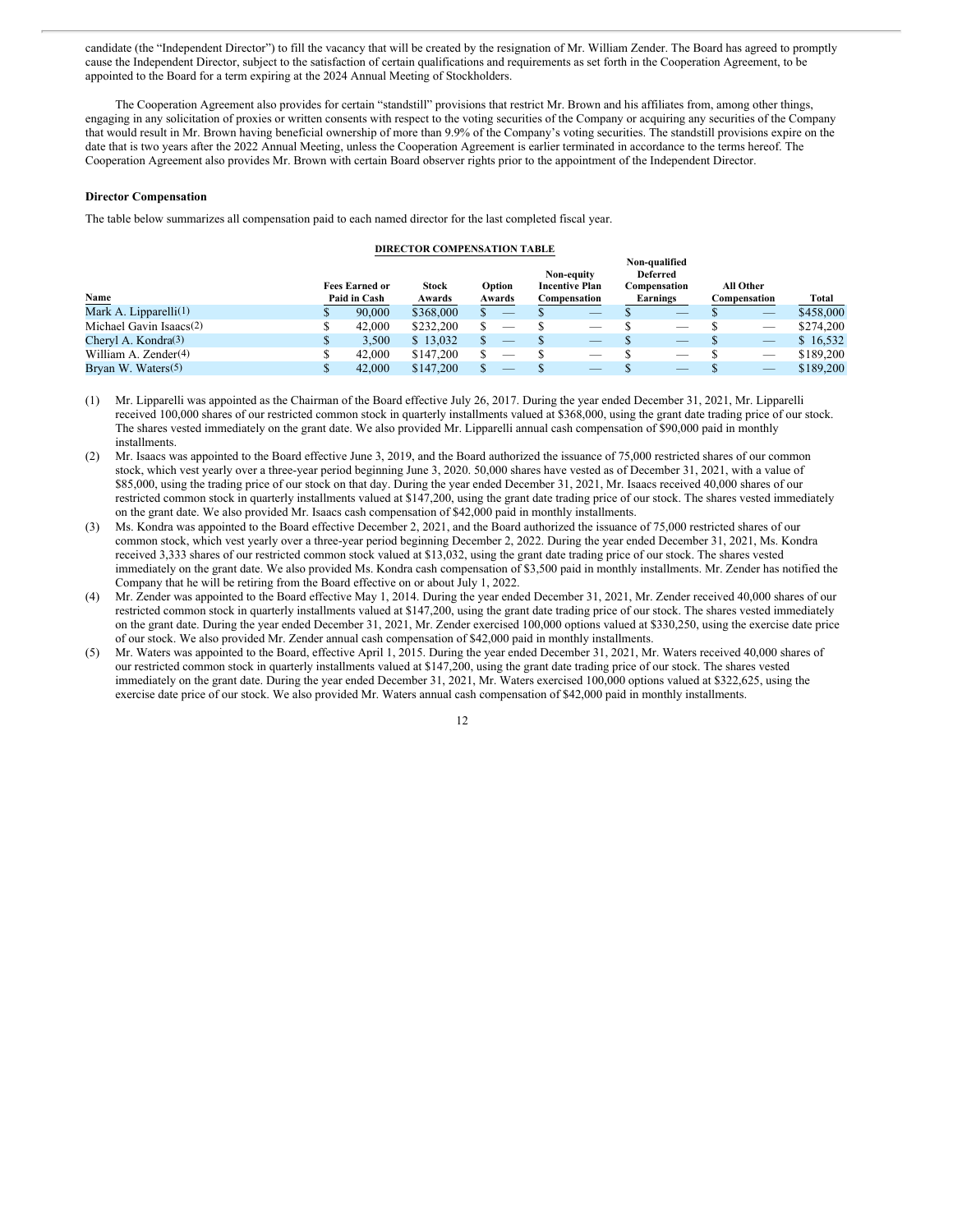#### **SECURITY OWNERSHIP**

The following table sets forth, as of April 6, 2022, the beneficial ownership of our common stock by each executive officer and director, by each person known by us to beneficially own more than 5% of our common stock and by the executive officers and directors as a group. Unless otherwise indicated, the named persons possess sole voting and investment power with respect to the shares listed (except to the extent such authority is shared with spouses under applicable law). The percentages are based upon a total of 23,762,933 shares of common stock outstanding as of April 6, 2022, and includes shares which the individuals shown have the right to acquire upon exercise of stock options that are vested or vest within 60 days following April 6, 2022. Such shares are deemed to be outstanding in calculating the percentage ownership of such individual (and the group) but are not deemed to be outstanding as to any other person.

|                                                           | <b>Amount of</b><br><b>Beneficial</b> |                         |
|-----------------------------------------------------------|---------------------------------------|-------------------------|
| <b>Name of Beneficial Owner</b>                           | Ownership                             | <b>Percent of Class</b> |
| Director and Executive Officers                           |                                       |                         |
| Mark A. Lipparelli, Director(1)                           | 1,922,848                             | 8.09%                   |
| Michael Gavin Isaacs, Director                            | 229.319                               | $0.97\%$                |
| William A. Zender, Director                               | 626,715                               | $2.64\%$                |
| Bryan W. Waters, Director(2)                              | 535,048                               | 2.25%                   |
| Cheryl A. Kondra, Director                                | 7.356                                 | $0.03\%$                |
| Todd P. Cravens, President and Chief Executive Officer(3) | 1,140,000                             | 4.80%                   |
| Harry C. Hagerty, Chief Financial Officer <sup>(4)</sup>  | 873,500                               | 3.68%                   |
| Total Directors, Executive Officers (7 persons)           | 5,334,786                             | 22.45%                  |
| 5% Beneficial Owners                                      |                                       |                         |
| Tice Brown (5)                                            | 1.409.063                             | 5.94%                   |

(1) Mr. Lipparelli holds 1,792,848 shares of common stock under his name and 130,000 shares under Mark Allan Lipparelli TTEE.

(2) Mr. Waters holds options to purchase 75,000 shares of our common stock which are either exercisable at April 6, 2022 or exercisable within 60 days and 460,048 shares of common stock.

(3) Mr. Cravens holds options to purchase 938,000 shares of our common stock which are either exercisable at April 6, 2022, or exercisable within 60 days and 202,000 shares of common stock.

(4) Mr. Hagerty holds options to purchase 66,668 shares of our common stock which are either exercisable at April 6, 2022, or exercisable within 60 days and 806,832 shares of common stock.

(5) Based on a Schedule 13D filed with the SEC on April 1, 2022 by Tice Brown.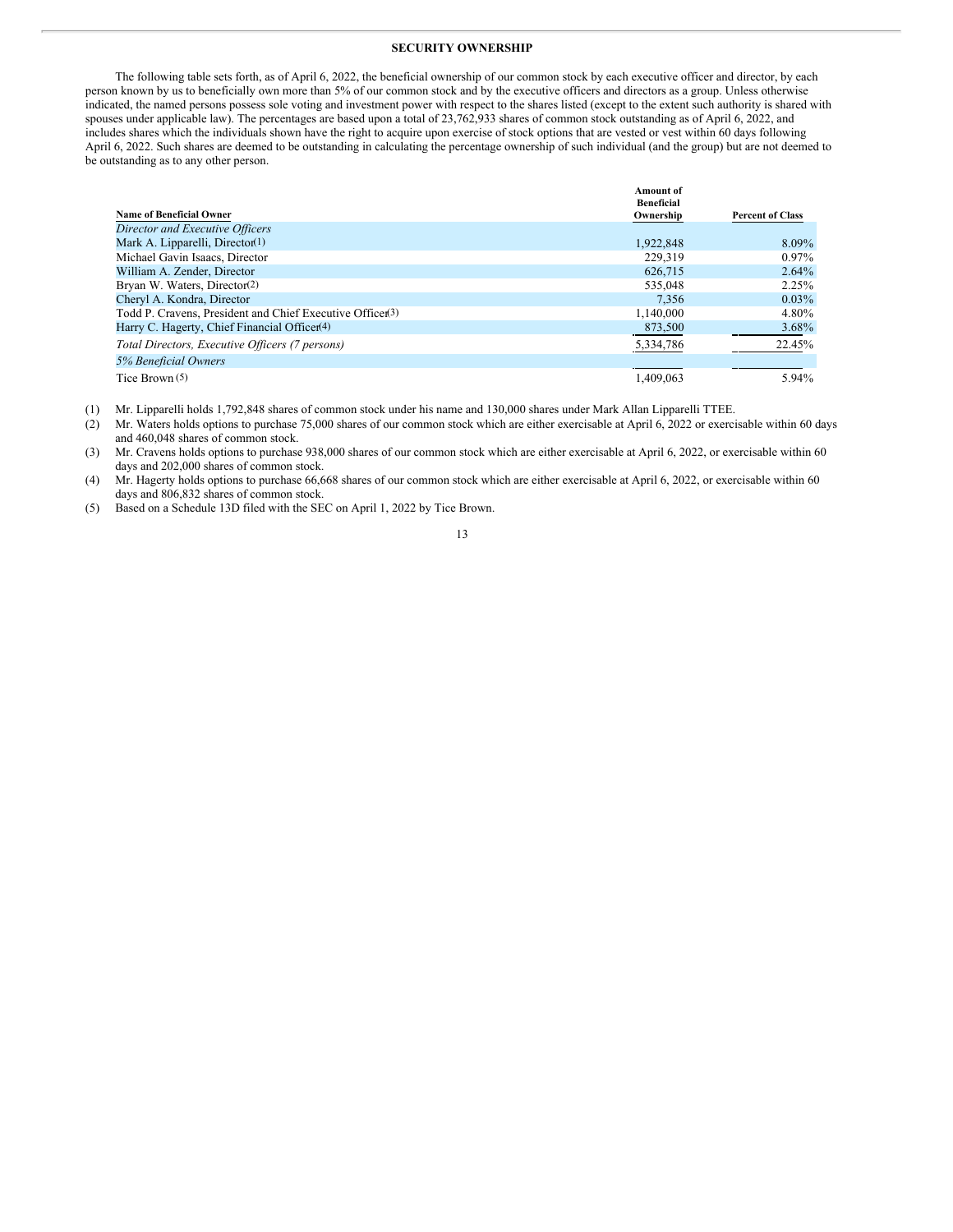#### **EXECUTIVE COMPENSATION**

*Compensation discussion and analysis*. Our current executive compensation plan consists of cash, stock and/or stock options compensation to the executive officers, who are primarily responsible for the day-to-day management and continuing development of our business.

*Summary compensation table*. The table below summarizes all compensation awarded to or earned by each named executive officer for each of the last two completed fiscal years.

#### **SUMMARY COMPENSATION TABLE**

| <b>Name and Principal Position</b> | Year | Salary    | Bonus           | <b>Stock</b><br>Awards | Option<br>Awards | Non-eauitv<br>Incentive<br>Plan | Non-qualified<br><b>Deferred</b><br>Earnings | All Other<br>Compensation(1) | Total     |
|------------------------------------|------|-----------|-----------------|------------------------|------------------|---------------------------------|----------------------------------------------|------------------------------|-----------|
| Todd P. Cravens $(1)(2)$           | 2021 | \$275,000 | $\qquad \qquad$ | \$181,600              |                  |                                 | $\overline{\phantom{0}}$                     | 18.731                       | \$475.331 |
| Chief Executive Officer            | 2020 | \$274.327 | \$139,500       | $\hspace{0.05cm}$      | \$255,017        |                                 | $\overline{\phantom{0}}$                     | 17.260                       | \$686,104 |
| Harry C. Hagerty (1)               | 2021 | \$200,000 |                 |                        |                  |                                 |                                              | 19.991                       | \$219,991 |
| Chief Financial Officer            | 2020 | \$200,000 | \$111.500       | \$107,720              |                  |                                 | $-$                                          | 19.072                       | \$438,292 |

(1) For our executives, all other compensation includes standard benefits such as health insurance premiums and contributions to a deferred contribution plan ("401k").

(2) During the year ended December 31, 2021, Mr. Cravens received 80,000 shares of our restricted common stock valued at \$181,600, using the grant date trading price of our stock. The shares vested in full on November 11, 2021. During the year ended December 31, 2020, Mr. Cravens was granted options to purchase 225,000 shares of our common stock. The value of Mr. Cravens' option awards was based on their grant date fair value, using the Black-Scholes option pricing model.

*Outstanding equity awards at fiscal year-end table*. The following table summarizes all unexercised options, stock that has not vested, and equity incentive plan awards outstanding for each named executive officer as of the end of the last completed fiscal year.

|                       |                           | <b>OUTSTANDING EQUITY AWARDS AT FISCAL YEAR-END</b> |                                |                    |                                        |                        |                           |                                        |                                        |
|-----------------------|---------------------------|-----------------------------------------------------|--------------------------------|--------------------|----------------------------------------|------------------------|---------------------------|----------------------------------------|----------------------------------------|
|                       |                           |                                                     | <b>STOCK AWARDS</b>            |                    |                                        |                        |                           |                                        |                                        |
|                       |                           |                                                     |                                |                    |                                        |                        |                           | Equity<br>Incentive<br>Plan<br>Awards: | Equity<br>Incentive<br>Plan<br>Awards: |
|                       |                           |                                                     | <b>Equity</b>                  |                    |                                        | <b>Number</b><br>of    |                           | Number<br>of                           | Market or<br>Payout                    |
|                       |                           |                                                     | Incentive                      |                    |                                        | <b>Shares</b>          | Market                    | Unearned                               | Value of                               |
|                       |                           |                                                     | Plan<br>Awards:                |                    |                                        | <sub>or</sub><br>Units | Value of<br><b>Shares</b> | Shares,<br>Units                       | Unearned<br>Shares,                    |
|                       | Number of                 | Number of                                           | Number of<br><b>Securities</b> |                    |                                        | of<br>Stock            | or<br><b>Units of</b>     | or Other<br><b>Rights</b>              | Units or<br>Other                      |
|                       | <b>Securities</b>         | <b>Securities</b>                                   | Underlying                     |                    |                                        | That                   | Stock                     | That                                   | <b>Rights</b>                          |
|                       | Underlying<br>Unexercised | Underlying<br>Unexercised                           | Unexercised<br>Unearned        | Option<br>Exercise | Option                                 | Have<br><b>Not</b>     | That<br><b>Have Not</b>   | Have<br><b>Not</b>                     | <b>That Have</b><br>Not                |
|                       | Options $(\#)$            | Options $(\#)$                                      | <b>Options</b>                 | Price              | <b>Expiration</b>                      | Vested                 | <b>Vested</b>             | Vested                                 | Vested                                 |
| Name                  | Exercisable               | Unexercisable                                       | $^{(#)}$                       | (S)                | Date                                   | $^{(#)}$               | (S)                       | $^{(#)}$                               | $^{(#)}$                               |
| Todd P. Cravens, CEO  | 938,000                   | 137,000                                             |                                | $$0.76 - $1.93$    | 7/26/22, 10/12/23,<br>2/21/24, 2/17/25 |                        |                           |                                        |                                        |
| Harry C. Hagerty, CFO |                           | 66,668                                              |                                | 1.97<br>S          | 10/22/24                               |                        |                           |                                        |                                        |

**Employment Agreements; Severance and Change in Control Arrangements**

We typically enter into employment agreements with our executive officers. The agreements specify duties and minimum compensation commitments. The agreements also provide for severance benefits in certain circumstances and impose restrictive covenants that relate to, among other things, confidentiality and competition.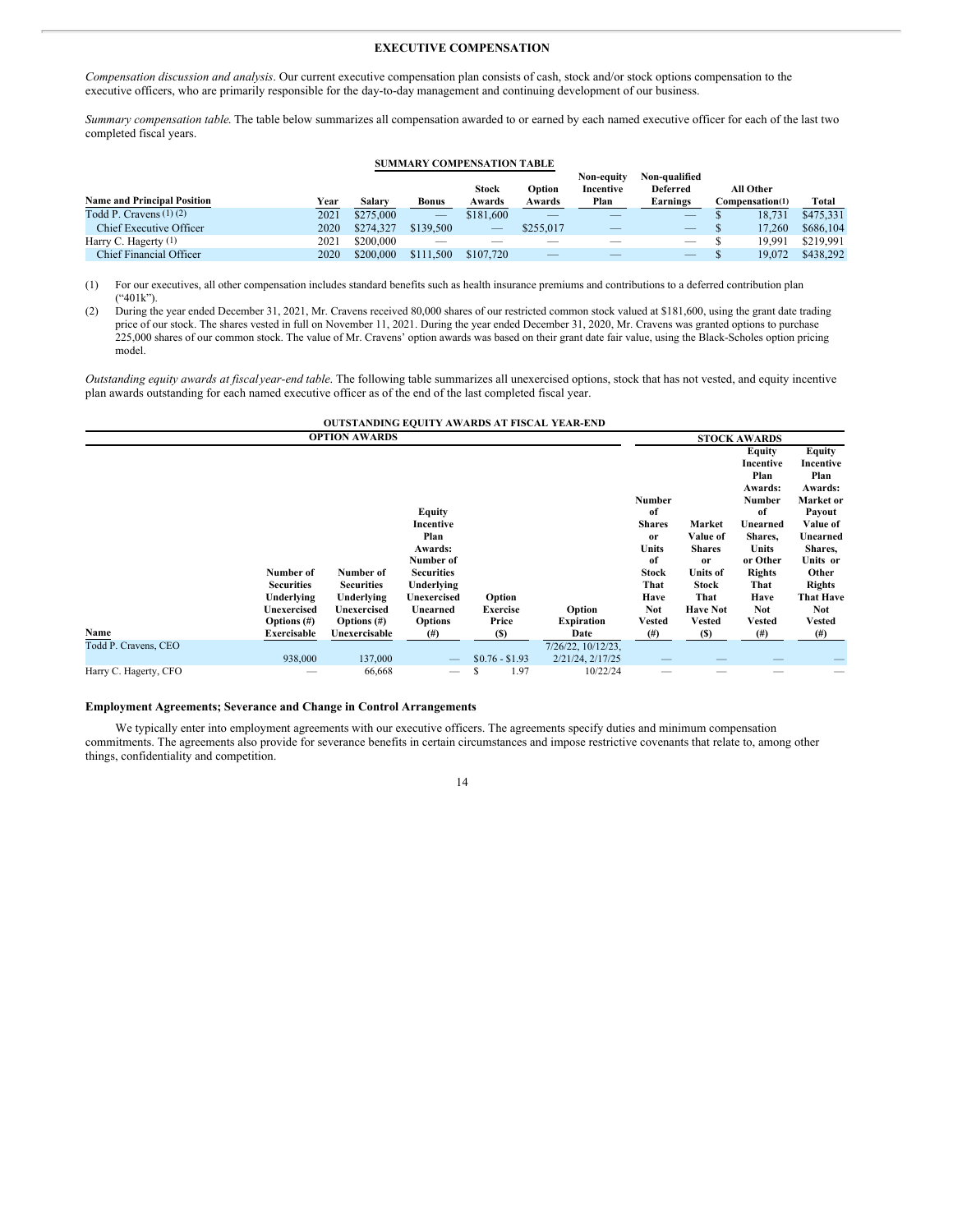On July 26, 2017, the Company entered into an employment agreement with Todd Cravens. The agreement was amended on February 17, 2020, to, among other things, extend the term through July 26, 2022. Pursuant to the employment agreement, Mr. Cravens is paid an annual base salary of \$275,000 and is eligible for bonuses if and as approved by the Board. In addition, pursuant to the agreement, Mr. Cravens was granted (i) options to purchase up to 450,000 shares of our common stock, at a price per share of \$0.76 which vest in equal amounts on July 27, 2017, August 1, 2018 and August 1, 2019; (ii) options to purchase 150,000 shares of our common stock at a price per share of \$1.90 which vested on August 1, 2020; and (iii) options to purchase 225,000 shares at a price per share of \$1.93 which vest as follows: 88,000 shares on July 26, 2021, 87,000 shares on July 26, 2022, and 50,000 shares on July 26, 2023. In the event Mr. Cravens is terminated without cause or terminates his employment for good reason, he would be entitled to salary continuation and continuation of certain benefits for an additional one year.

On May 1, 2017, the Company entered into an employment agreement with Harry C. Hagerty. The agreement was recently amended on January 3, 2022 to, among other things, extend the term through April 30, 2024. Pursuant to the agreement, as amended since its execution, Mr. Hagerty receives a base salary of \$200,000 and is eligible for bonuses if and as approved by the Board. In addition, pursuant to the Agreement, as amended on January 3, 2022, Mr. Hagerty was granted an option to purchase 200,000 shares of the Company's common stock at a price per share of \$3.91, subject to vesting and other conditions. In the event Mr. Hagerty is terminated without cause or terminates his employment for good reason, he would be entitled to salary continuation and continuation of certain benefits for an additional one year.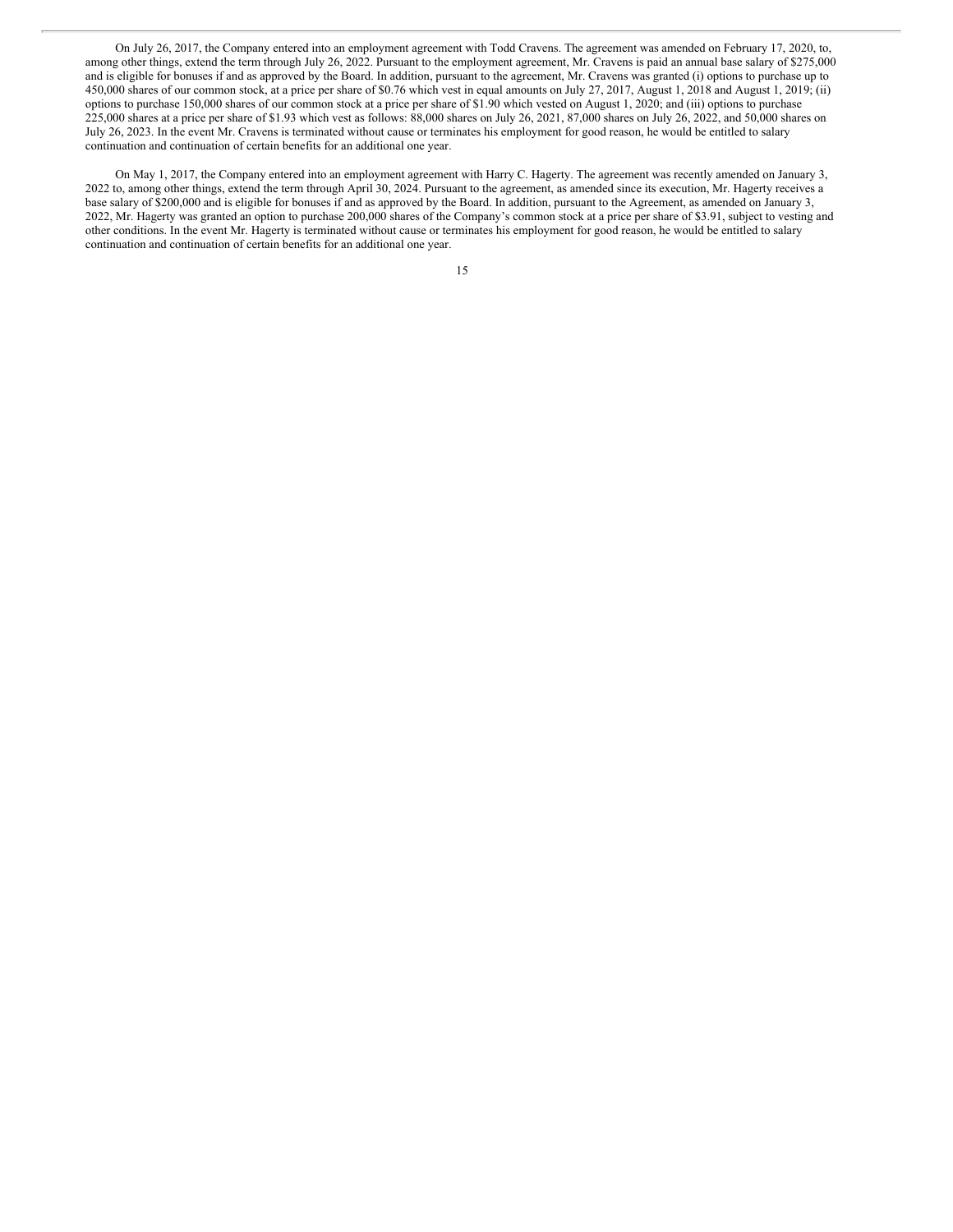#### **PROPOSAL 2 APPROVAL, ON AN ADVISORY BASIS, OF THE COMPENSATION OF THE COMPANY'S NAMED EXECUTIVE OFFICERS**

In accordance with the requirements of Section 14A of the Exchange Act and the related rules of the SEC, our stockholders have the opportunity to cast an advisory vote every third year to approve the compensation of our named executive officers as disclosed pursuant to the SEC's compensation disclosure rules, the compensation tables, and the narrative disclosures that accompany the compensation tables (a "say-on-pay proposal").

Our executive compensation program is designed to be simple, effective, and link pay to performance. It reflects the size, scope, and success of our business, as well as the responsibilities of our named executive officers. We believe our compensation program appropriately rewards performance and is aligned with the long-term interests of our stockholders.

We value the feedback provided by our stockholders. We have discussions with many of our stockholders on an ongoing basis regarding various corporate governance topics, including executive compensation, and we make every effort to take into account the views of stockholders regarding the design and effectiveness of our executive compensation program.

Stockholders are being asked to approve the following resolution at the Annual Meeting:

**RESOLVED**, that the compensation paid to the named executive officers as disclosed in this Proxy Statement pursuant to the SEC's executive compensation disclosure rules, is hereby approved.

As an advisory vote, this proposal is not binding on the Company, the Compensation Committee or the Board. However, the Board and Compensation Committee value the opinions expressed by stockholders in their votes on this proposal and will consider the outcome of the vote when making future compensation decisions regarding named executive officers.

It is expected that the nextsay-on-pay vote will occur at the 2025 annual meeting of stockholders.

### **THE BOARD RECOMMENDS A VOTE "FOR" THE APPROVAL, ON AN ADVISORY BASIS, OF THE COMPENSATION OF THE COMPANY'S NAMED EXECUTIVE OFFICERS**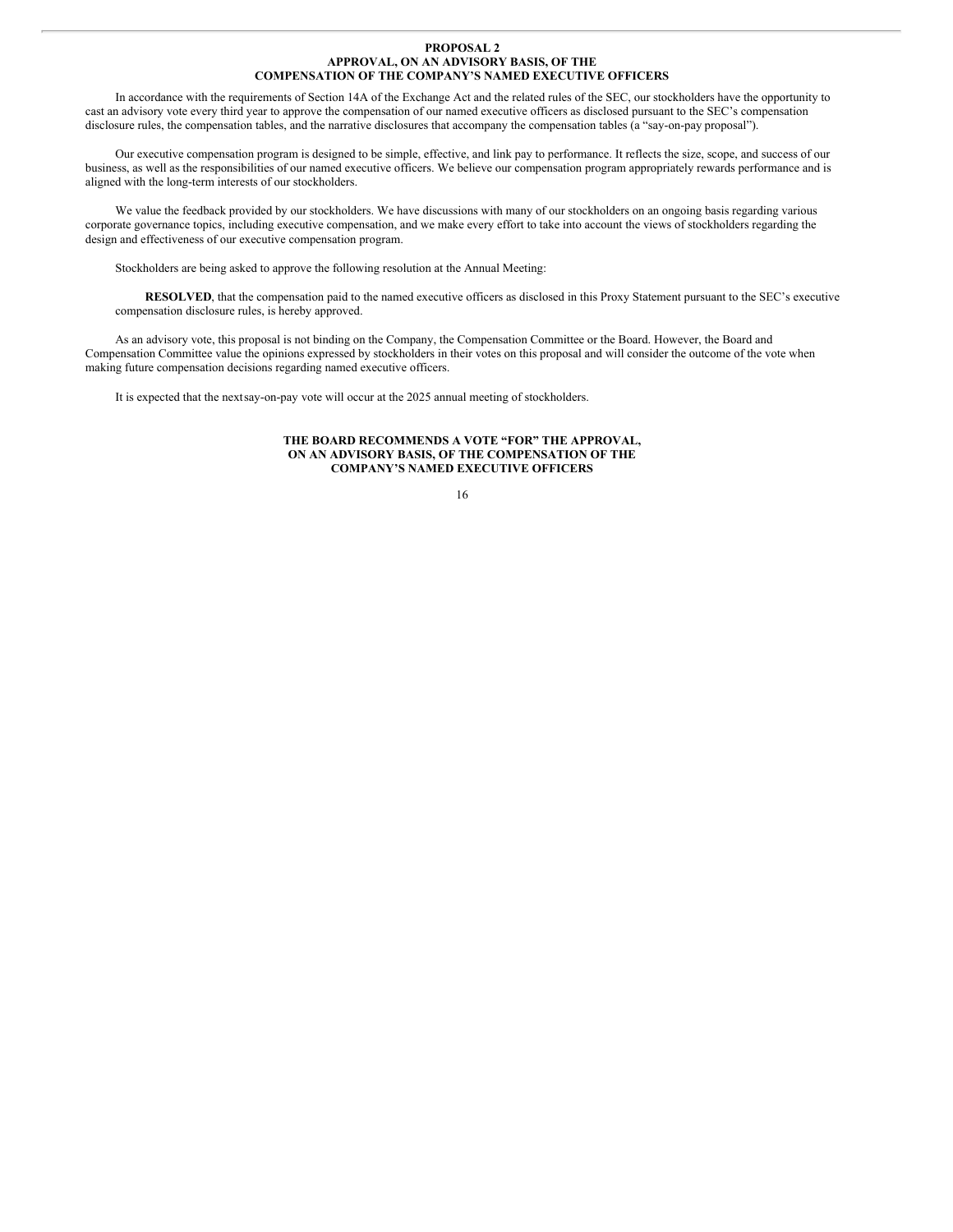#### **PROPOSAL 3 RATIFICATION OF THE APPOINTMENT OF MOSS ADAMS, LLP AS THE COMPANY'S INDEPENDENT REGISTERED PUBLIC ACCOUNTING FIRM**

The Audit Committee has appointed Moss Adams, LLP as our independent registered public accounting firm ("independent auditor") for the fiscal year ending December 31, 2022, and stockholders are being asked to ratify such appointment at the Annual Meeting.

The Board believes that representatives of Moss Adams, LLP will attend the Annual Meeting, and will have an opportunity to make a statement if they desire to do so and will be available to respond to appropriate questions from stockholders.

If the appointment of Moss Adams, LLP is not ratified by stockholders, the Audit Committee will reconsider such appointment and may choose in its sole discretion to confirm the appointment of Moss Adams, LLP or to engage a different firm to serve as the Company's independent auditor.

### **THE BOARD RECOMMENDS A VOTE "FOR" THE RATIFICATION OF THE APPOINTMENT OF MOSS ADAMS, LLP AS OUR INDEPENDENT REGISTERED PUBLIC ACCOUNTING FIRM FOR THE FISCAL YEAR ENDING DECEMBER 31, 2022**

## **FEES PAID TO OUR INDEPENDENT REGISTERED PUBLIC ACCOUNTING FIRM**

Aggregate fees billed to us for services rendered during the fiscal years ended December 31, 2021 and 2020 by our independent auditors and their respective affiliates were approximately:

|                    | <b>2021 Fees</b> | <b>2020 Fees</b> |
|--------------------|------------------|------------------|
| <b>Audit Fees:</b> | \$265,088        | \$318,285        |
| Total Fees:        | \$265,088        | \$318.285        |

The Audit Fees listed above were billed in connection with the audit of our annual consolidated financial statements and the reviews of our interim consolidated financial statements included in our quarterly reports on Form 10-Q.

All of the fees set forth in the table above werepre-approved by the Board. Prior to the creation of a separate Audit Committee in March 2022, the entire Board performed the functions of the Audit Committee.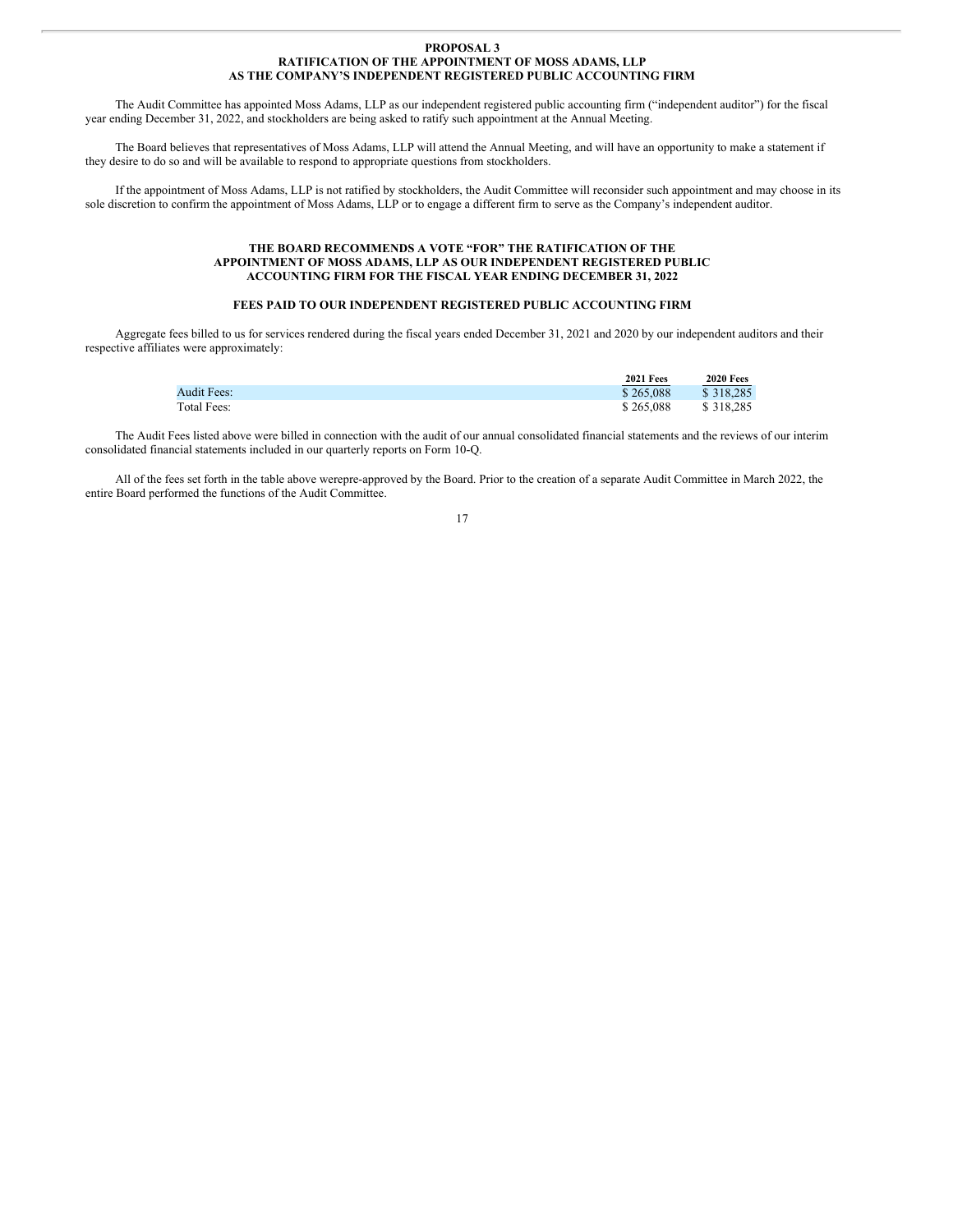#### **OTHER MATTERS**

We are not aware of any matter other than those described in this Proxy Statement that will be acted upon at the Annual Meeting. In the event that any other matter properly comes before the Annual Meeting for a vote of stockholders, the persons named as proxies in the enclosed form of proxy will vote in accordance with their best judgment on such other matter.

#### **STOCKHOLDER PROPOSALS FOR THE NEXT ANNUAL MEETING**

#### **Proxy Statement Proposals**

Pursuant to Rule 14a-8 under the Exchange Act ("Rule 14a-8"), if a stockholder wants to submit a proposal for inclusion in our proxy materials for the 2023 Annual Meeting of Stockholders, it must be received at our principal executive offices, 6480 Cameron Street, Suite 305, Las Vegas, Nevada 89118, Attention: Corporate Secretary, not later than December 26, 2022 if the Company's 2023 Annual Meeting of Stockholders is held within 30 days of June 1, 2023. In the event that the Company elects to hold its 2023 Annual Meeting of Stockholders more than 30 days before or after June 1, 2023, such stockholder proposals would have to be received by the Company a reasonable time before the Company's solicitation is made. In order to avoid controversy, stockholders should submit proposals by means, including electronic means, which permit them to prove the date of delivery.

#### **Other Proposals and Nominations**

For any proposal or director nomination that is not submitted for inclusion in next year's proxy statement pursuant to the process set forth above, but is instead sought to be presented directly at the 2023 Annual Meeting of Stockholders, stockholders are advised to review our Second Amended and Restated Bylaws as they contain requirements with respect to advance notice of stockholder proposals and director nominations.

In addition to satisfying the foregoing requirements and those under the Company's Second Amended and Restated Bylaws, to comply with the universal proxy rules, stockholders who intend to solicit proxies in support of director nominees other than the Company's nominees must also provide notice that sets forth the information required by Rule 14a-19 under the Exchange Act no later than April 2, 2023.

All proposals should be sent to our principal executive offices at 6480 Cameron Street, Suite 305, Las Vegas, Nevada 89118, Attention: Corporate Secretary and by email to hhagerty@galaxygaming.com.

The Company intends to file a Proxy Statement and WHITE proxy card with the SEC in connection with its solicitation of proxies for our 2023 Annual Meeting. Stockholders may obtain our Proxy Statement (and any amendments and supplements thereto) and other documents as and when filed by the Company with the SEC without charge from the SEC's website at: www.sec.gov. A copy of our Second Amended and Restated Bylaws can also be accessed through the SEC's website or is available by request to the Corporate Secretary at the address set forth above.

A proxy granted by a stockholder will give discretionary authority to the proxies to vote on any matters introduced pursuant to the above advance notice bylaw provisions, subject to applicable rules of the SEC.

Your cooperation in giving this matter your immediate attention and in returning your proxy promptly will be appreciated.

By Order of the Board of Directors

*Harry C. Hagerty Chief Financial Of icer, Treasurer and Corporate Secretary*

Dated: April 25, 2022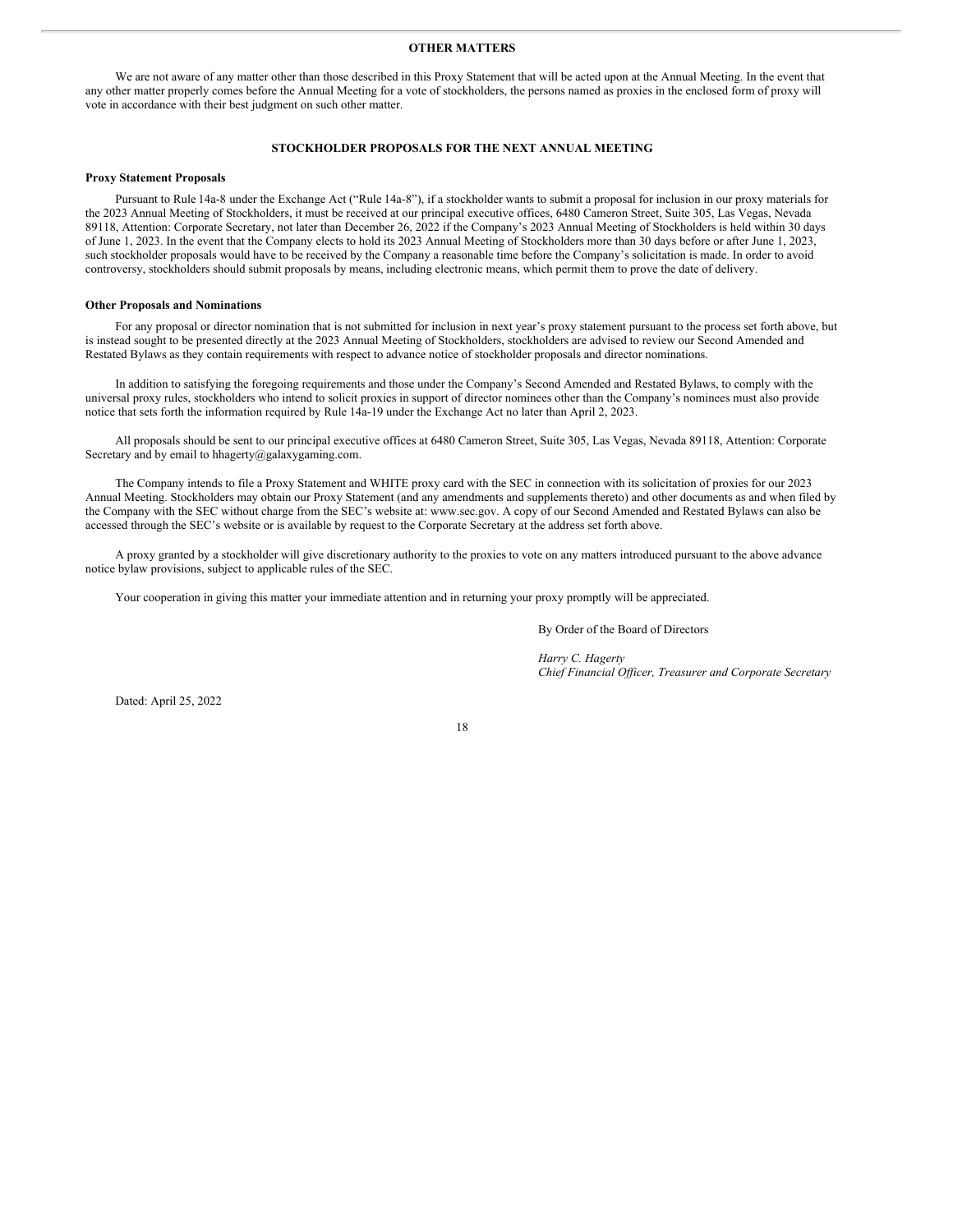## GALAXY GAMING<sup>®</sup>

## P.O. BOX 8016, CARY, NC 27512-9903

### **YOUR VOTE IS IMPORTANT! PLEASE VOTE BY:**

#### **INTERNET**



# **Galaxy Gaming, Inc.**

## **Annual Meeting of Stockholders**

For Stockholders of record as of April 06, 2022

**TIME:** Wednesday, June 1, 2022 9:00 AM, Local Time **PLACE:** Annual Meeting to be held Live via the Internet **PLACE:** Annual Meeting to be held Live via the Internet please visit www.proxydocs.com/GLXZ for more details

## **This proxy is being solicited on behalf of the Board of Directors**

The undersigned hereby appoints Todd Cravens and Harry Hagerty (the "Named Proxies"), and each or either of them, as the true and lawful attorneys of the undersigned, with full power of substitution and revocation, and authorizes them, and each of them, to vote all the shares of capital stock of Galaxy Gaming, Inc. which the undersigned is entitled to vote at said meeting and any adjournment thereof upon the matters specified and upon such other matters as may be properly brought before the meeting or any adjournment thereof, conferring authority upon such true and lawful attorneys to vote in their discretion on such other matters as may properly come before the meeting and revoking any proxy heretofore given.

THE SHARES REPRESENTED BY THIS PROXY WILL BE VOTED AS DIRECTED OR, IF NO DIRECTION IS GIVEN, SHARES WILL BE VOTED AS THE BOARD RECOMMENDS. This proxy, when properly executed, will be voted in the manner directed herein. In their discretion, the Named Proxies are authorized to vote upon such other matters that may properly come before the meeting or any adjournment or postponement thereof.

You are encouraged to specify your choice by marking the appropriate box (SEE REVERSE SIDE) but you need not mark any box if you wish to vote in accordance with the Board of Directors' recommendation. The Named Proxies cannot vote your shares unless you sign (on the reverse side) and return this card.

PLEASE BE SURE TO SIGN AND DATE THIS PROXY CARD AND MARK ON THE REVERSE SIDE